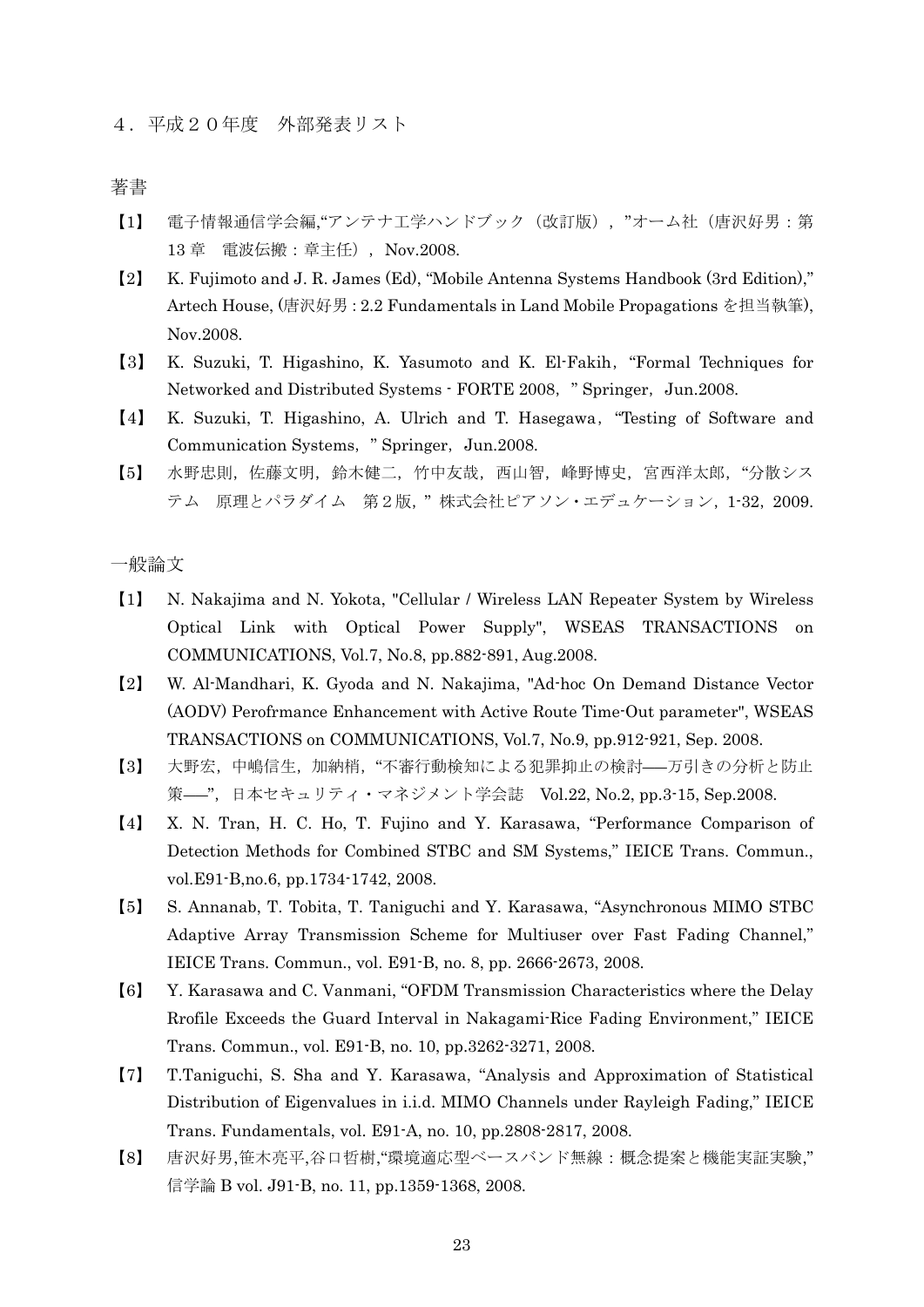- 【9】 竹本淳,田村祐介,唐沢好男, "トータルレコーディング技術に基づく地上デジタルテレビ ジョン放送信号伝送特性の精密測定法," 信学論(C), マイクロ波論文(大学発)特集, vol.J91-C, no.12, pp.753-763, 2008.
- 【10】 Y. Karasawa, T. Kumagai, A. Takemoto, T. Fujii, K. Ito and N. Suzuki, "Experiment on Synchronous Timing Signal Detection from ISDB-T Terrestrial Digital TV Signal with Application to Autonomous Distributed ITS-IVC Network," IEICE Trans. Commun., vol. E92-B, no.1, pp.296-305, 2009.
- 【11】 篠沢政宏,N. K. Das,谷口哲樹,唐沢好男,"MIMO 小型 3 偏波アンテナの提案とマル チパスリッチ環境における伝送特性," 信学論(B), 通信技術の未来を拓く学生論文特集号 vol. J92-B, no.1, pp.262-270, 2009.
- 【12】 V. Q. Anh and Y. Karasawa, "An ISI Suppressing Method for SIMO-OFDM Systems Utilizing the Characteristics of the ETP-OFDM Model," IEICE Trans. Commun., vol. E92-B, no.1, pp.268-276, 2009.
- 【13】 Y. Shinohara, R. Ishikawa and K. Honjo, "Direct Analysis Technique for Long-Finger HBT by Electromagnetic and Device Co-Simulation," IEEE Transactions on Microwave Theory and Techniques, 56-4, pp747-754, Apr.2008.
- 【14】 石川亮,本城和彦,中嶋政幸,"FDTD 電磁界・半導体デバイス統合解析によるミリ波表 面波モード線路増幅モジュールの実動作解析," 電気学会論文誌 C,128-C-6,pp865-871, Jun.2008.
- 【15】 R. Ishikawa, T. Abe, K. Honjo and M. Shimada,"InGaP/GaAs HBT MMIC Amplifier with Low Power Consumption and Low Noise Characteristics for Full-Band UWB Receiver Systems, " IEICE Transactions on Electronics, E91-C-11, pp1828-1831, Nov.2008.
- 【16】 高山洋一郎, 本城和彦,"マイクロ波電力増幅器の高効率化・低ひずみ化のための基礎とそ の応用, "電子情報通信学会 C 論文誌, J91-C-12, pp677-689, Dec.2008.
- 【17】 Y. Abe, R. Ishikawa and K. Honjo,"Inverse Class-F AlGaN/GaN HEMT Microwave Amplifier Based on Lumped Element Circuit Synthesis Method," IEEE Transactions on Microwave Theory and Techniques,  $56-12$ , pp2748-2753, Dec.2008.
- 【18】 安炅彪, 石川亮, 島田雅夫, 本城和彦, "HBT の群遅延解析と負の群遅延回路を用いたそ の補償, "電子情報通信学会 B 論文誌, J91-B-01, pp11-19, Jan.2009.
- 【19】 K. Murase, R. Ishikawa and K. Honjo,"Group Delay Equalized MMIC Amplifier for UWB Based on Right/Left-Handed Transmission Line Design Approach," IET Microwaves, Antennas & Propagation (Accepted for publication), 2009.
- 【20】 鷹野智, 藤井威生, 梅林健太, 神谷幸宏, 鈴木康夫,"アダプティブアレーアンテナと MAC プロトコルを連携させたアドホック無線ネットワーク, "電子情報通信学会論文誌 B, J91-B-5, 550-557, May 2008.
- 【21】 K. Takayama, Y. Kamiya, T. Fujii and Y. Suzuki,"A new blind 2D-RAKE receiver based on CMA criteria for spread spectrum systems suitable for software defined radio architecture, "IEICE Trans. Commun, E91-B, 6, Jun.2008.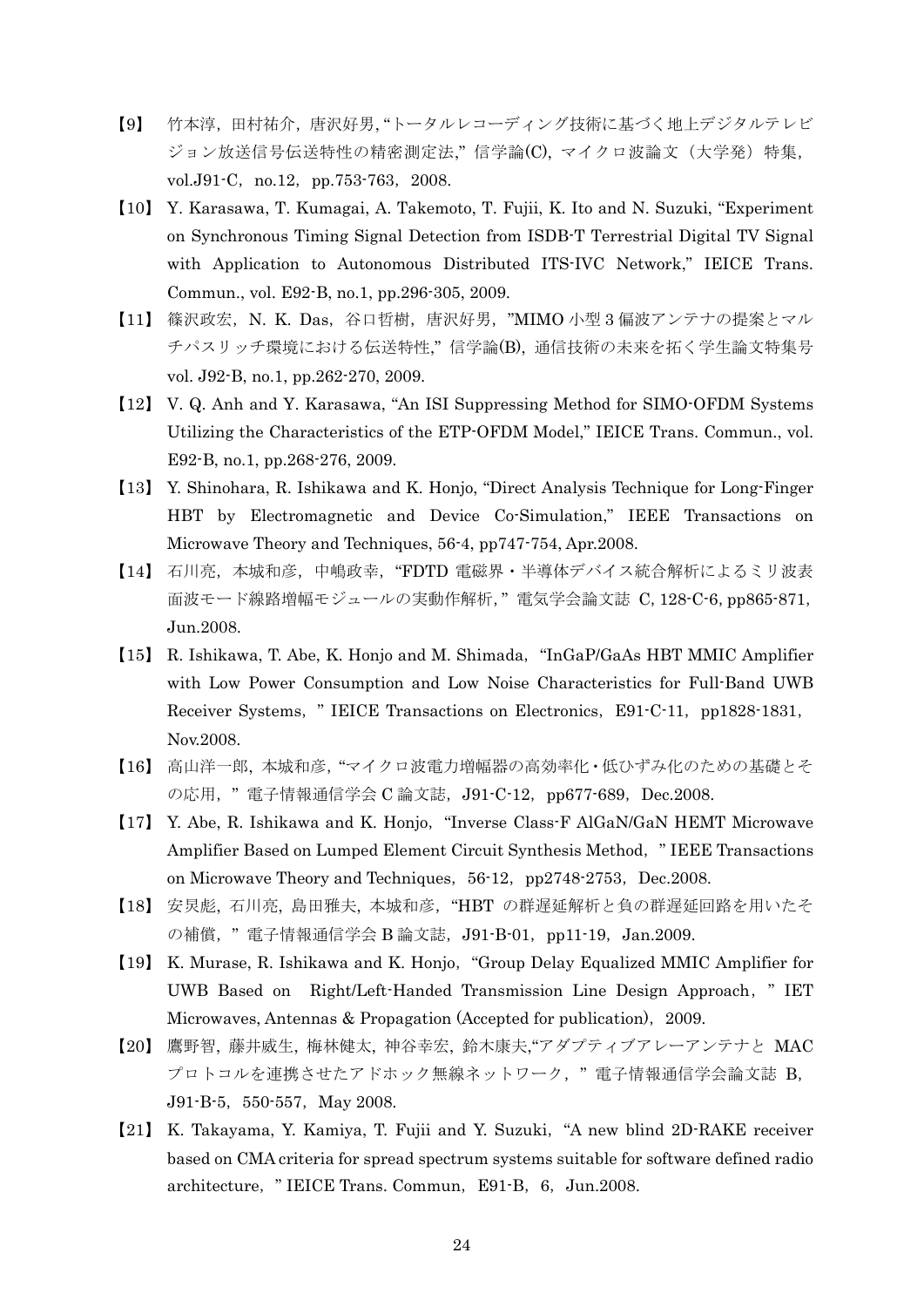- 【22】 K. Hasegawa, T. Fujii, K. Umebayashi, Y. Kamiya and Y. Suzuki,"Dialogue-based broadcasting protocol for wireless ad hoc networks," IEICE Trans.on Fundamentals, vol.E91-A-7, 1642-1651, Jul.2008.
- 【23】 M. Kozuma, A. Sasaki, Y. Kamiya, T. Fujii, K. Umebayashi and Y. Suzuki,"A new blind adaptive array antenna based on CMA criteria for M-Ary/SS signals suitable for software defined radio architecture, " IEICE Trans. on Commun., vol.E91-A-8, 1982-1989, Aug. 2008.
- 【24】 T. Sakaguchi, Y. Kamiya, T. Fujii and Y. Suzuki,"Forward interference avoidance in ad hoc communications using adaptive array antennas," IEICE Trans. on Commun., vol.E91-B-9, 2940-2947, Sep.2008.
- 【25】 藤井威生,"電力制限による与干渉回避を行うマルチチャンネルマルチホップコグニティ ブ無線ネットワーク," 電子情報通信学会論文誌B,vol.J91-B-11,1369-1379,Nov.2008.
- 【26】 Y. Karasawa, T. Kumagai, A. Takemoto, T. Fujii, K. Ito and N. Suzuki, "Experiment on Synchronous Timing Signal Detection from ISDB-T Terrestrial Digital TV Signal with Application to Autonomous Distributed ITS-IVC Network," IEICE Trans. Commun., vol. E92-B, no.1, pp.296-305, Jan. 2009.
- 【27】 H. IchikawaShimizu, K. Akabane, O. Ishida and M. Teramoto, "A Ubiquitous Wireless Network Architecture and Its Impacts on Optical Networks," Computer Networks, pp.1866-1872, Jun.2008.
- 【28】 松村英樹,岩崎俊,"ノイズ抑制シートを装着したマイクロストリップ線路伝送特性の畳 込み積分を用いた FDTD,"電子情報通信学会論文誌 B,Vol.J91-B,No.6,pp655-665, Jun.2008.
- 【29】 松村英樹,岩崎俊,"ノイズ抑制シートを装着したマイクロストリップ線路間のクロスト ーク, "電子情報通信学会論文誌 B, Vol.J91-B, No.8, pp837-876, Aug.2008.
- 【30】 米山 一樹, 國分 雄一, 太田 和夫, "Task-Structured PIOA フレームワークを用いた適応 的攻撃者に対する Diffie-Hellman 鍵交換の安全性解析, "情報通信学会論文誌 D 分冊, J91-D-4,859-872,Apr.2008.
- 【31】 T. Nishide, K. Yoneyama and K. Ohta,"Attribute-Based Encryption with Partially Hidden Ciphertext Policies, " IEICE Trans. on Fundamentals, E92.A-1, 22-32, Jan.2009.
- 【32】 B. Santoso and K. Ohta,"A New 'On the Fly' Identification Scheme: A Trade-off of Asymptoticity between ZK and Correctness," IEICE Transactions on Fundamentals of Electronics, Communications and Computer Sciences, Jan.2009.
- 【33】 Y. Sasaki, L. Wang, K. Ohta and N. Kunihiro,"Extended Password Recovery Attacks against APOP, SIP, and Digest Authenticaiton," IEICE Transactions on Fundamentals of Electronics, Communications and Computer Sciences, E92-A-1, 96-104, 2009.
- 【34】 荒木健次, 肖鳳超, 上芳夫,"多層基板での直交するストリップ線路間及びマイクロストリ ップ線路間の集中キャパシタンスモデル, "IEICE 信学論和文 B, vol. J91-B, no. 12, pp1701-1710, Dec.2008.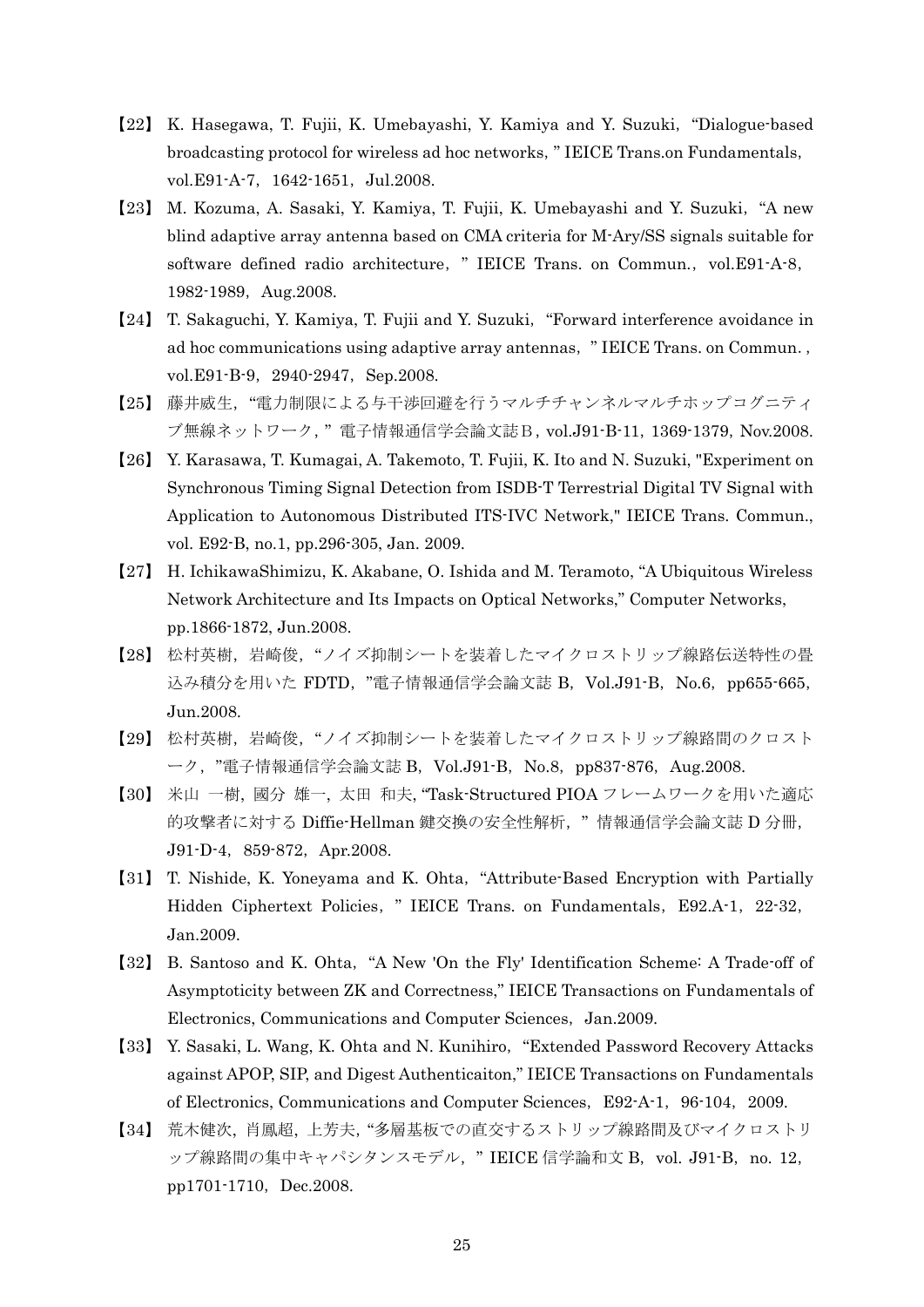- 【35】 K. Araki, F. Xiao and Y. Kami,"Simplified interference coupling model for two orthogonal striplines on adjacent layers, "IEICE Trans. Commun., vol. E91-B, no. 12, pp3983-3989, Dec.2008.
- 【36】 Y. Ando, H. Saito and M. Hayakawa, "A nearly perfect Total-Field/Scattered-Field boundary for the one-dimensional CIP method," IEICE Trans. Electron., E91-C-10, pp.1677-1683, Oct.2008.
- 【37】 X. Zhang, "Design of Maximally Flat IIR Filters with Flat Group Delay Responses," Signal Processing, 88-7, pp1792-1800, Jul.2008.
- 【38】 谷井宏成, 西村太, 笹部孝司, 植野嘉章,和田光司,岩崎俊,"分布定数タップ結合型共振器 を用いた小型広帯域マイクロストリップ線路 BPF に関する検討, "電子情報通信学会論 文誌(C), vol. J91-C, No. 4, 251-256, Apr. 2008.
- 【39】 中島惇, 和田光司, 橋本修, 高橋毅, "ヘアピン構造を有する誘電体棒装荷型 MSL 共振器 LPF に関する解析的検討, "電気学会論文誌 (c), Vol.128-C, NO.4, Apr.2008.
- 【40】 福永達也, 和田光司,"インタディジタル結合を有する積層共振器を用いた小型広帯域バラ ンスフィルタ,"電子情報通信学会論文誌(C),vol. J91-C,No. 5,297-303,May 2008.
- 【41】 元山洋人,木村広伸,水谷靖彦,平井隆己,村田正樹,和田光司,"不平衡線路の上下に平衡線路 を配置した小型積層広帯域バランに関する基礎検討," 電子情報通信学会和文論文誌(C), vol. J91-C, No. 5, 313-314, May 2008.
- 【42】 奥崎伸彦, 島方幸広, 山内拡幸, 和田光司, 岩崎俊,"タップ結合型共振器を用いたマイク ロストリップ線路デュアルバンド BPF, "電気学会和文論文誌 (C) vol.128, No.6, 878-884,Jun.2008.
- 【43】 大島心平, 和田光司, 村田龍司, 島方幸広,"有極形 LPF 及び広帯域 BPF を用いた LTCC 基板内蔵小型ダイプレクサ, "電気学会和文論文誌 (C), vol.128, No.6, 853-860, Jun.2008.
- 【44】 谷井宏成, 清水康隆, 和田光司, 西村太, 笹部孝司,植野嘉章,岩崎俊,"各種分布定数タップ 結合型マイクロストリップ線路共振器を用いた有極形広帯域バンドパスフィルタに関す る検討, "電子情報通信学会論文誌(C), vol. J91-C, No.6, 332-340, Jun.2008.
- 【45】 大島心平,和田光司, 村田龍司,島方幸広,"キャパシタと λ/2 先端開放型スタブで構成 される有極形共振器を用いた LTCC 基板内蔵小型広帯域 BPF に関する一検討," 電子情 報通信学会和文論文誌 (C), vol. J91-C, No. 8, 409-417, Jun.2008.
- 【46】 清水康隆, 島方幸広, 村田龍司, 大島心平, 和田光司, 岩崎俊,"減衰極の制御機能付き結 合線路と分布定数タップ結合型共振器を併用した有極形広帯域マイクロストリップ線路 BPF に関する検討, " vol. J91-C, No. 9,470-474, Sep.2008.
- 【47】 清水康隆, 村田龍司, 大島心平, 島方幸広, 和田光司,"結合線路 BPF と λ/4 共振器結合型 開放端スタブを用いた有極型広帯域マイクロストリップ線路 BPF に関する解析的検討," 電子情報通信学会和文論文誌 (C), vol. J91-C, No. 12, 780-781, Dec.2008.
- 【48】 笠舞真史, 牛江正彦, 和田光司,"折り曲げ構造を有する両端開放型共振器を用いた有極型 積層 BPF に関する基礎検討," 電気学会論文誌(C),Vol.129,No.3,562-563,Mar.2009.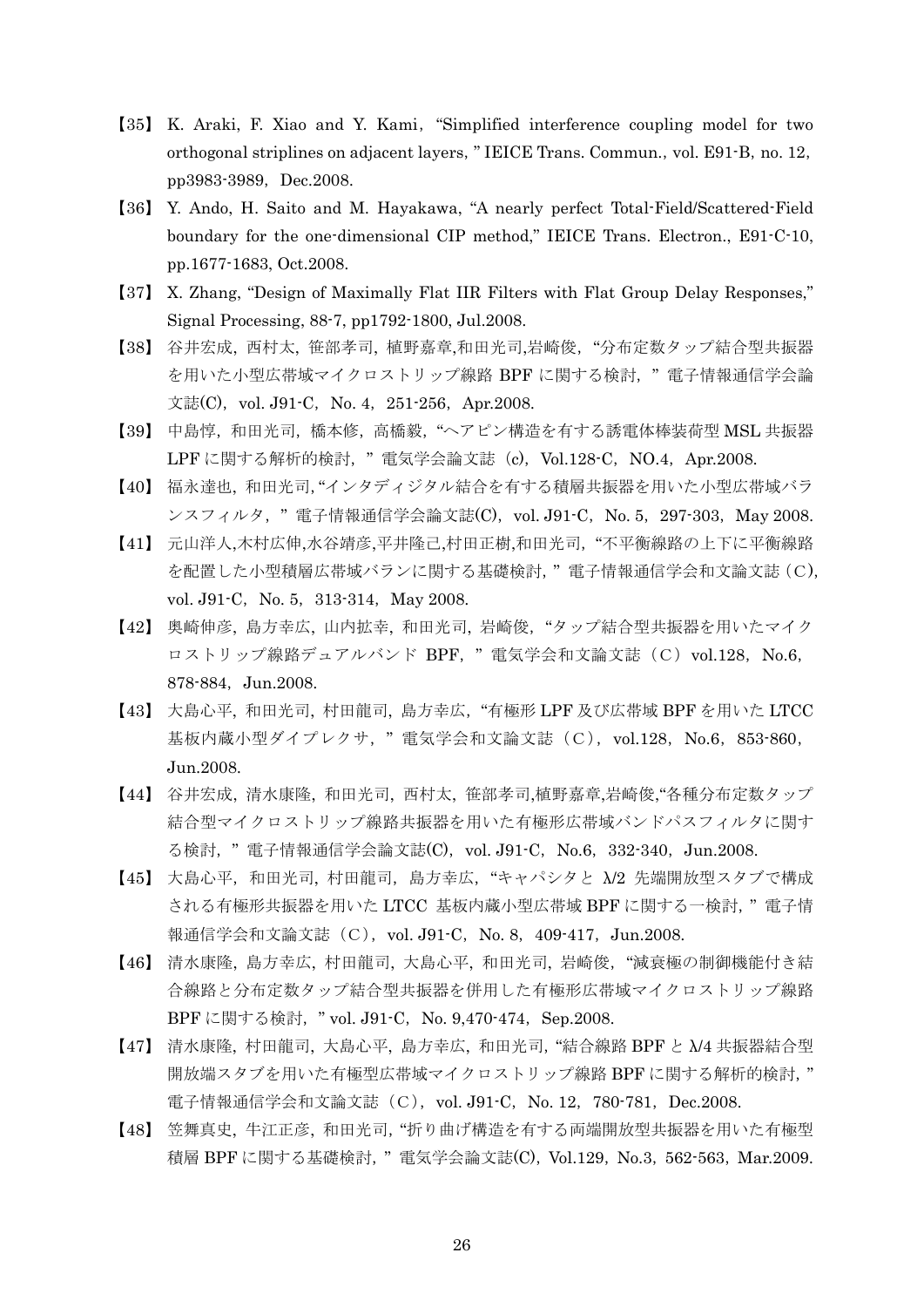- 【49】 B. Kurkoski, "Towards Efficient Detection of Two-Dimensional Intersymbol Interference Channels, " IEICE Transactions, E91-A-10, 2696-2703, Oct.2008.
- 【50】 H. Kang, K. Yamaguchi, B. Kurkoski and K. Yamaguchi,"Full-Index-Embedding Patchwork Algorithm for Audio Watermarking, " IEICE Trans. Inf. & Syst., E91-D, 11, 2731-2734, Nov.2008.
- 【51】 J. Bae, Y. J. Xian, S. Yamada and R. Ishikawa,"Doppler frequency up conversion of electromagnetic waves in a slotline on an optically excited silicon substrate," Applied Physics Letters, 94-9, 091120, Mar.2009.

## 国際会議プロシーディングス等

- 【1】 W. A. Mandhari, K. Gyoda and N. Nakajima, "Performance Evaluation of Active Route Time-Out parameter in Ad-hoc On Demand Distance Vector (AODV)", 6th WSEAS International Conference on APPLIED ELECTROMAGNETICS, WIRELESS and OPTICAL COMMUNICATIONS (ELECTROSCIENCE '08), pp.47-51, 2008.
- 【2】 N. Nakajima and N. Yokota, "Wireless Optical Feeder System with Optical Power Supply", 6th WSEAS International Conference on APPLIED ELECTROMAGNETICS, WIRELESS and OPTICAL COMMUNICATIONS (ELECTROSCIENCE '08), pp.52-56, 2008.
- 【3】 W. Ni, Y. Wannipa and N. Nakajima, "Experimental Study on the Capacity of Compact MIMO Antennas for Portable Phones", WPMC'08, Sep.2008
- 【4】 K. Kano, N. Nakajima, H. Ohno and T. Ishida, "A Research on human Mobility Detection by Infrared Sensor Array system", Proceedings of Triangle Symposium on Advanced ICT 2008, pp.90-98, Oct.2008.
- 【5】 N. Wei and N. Nakajima, "A Novel Central Symmetric MIMO Antenna Performance", International Symposium on Antennas and Propagation (ISAP2008), Oct.2008
- 【6】 N. Nakajima, "Wearable Sensors for Temperature, Heart Rate and Fall Down", FEELIT 2008, FL4, WBAN Sensors & Wireless Hospital, Dec.2008.
- 【7】 T. Taniguchi, M. Tsuruta and Y. Karasawa, "Analysis Method of MIMO MRC Systems Under Nakagami m Fading Environment," 2008 European Wireless Conference (EW2008), Prague, Czech Republic, June 2008.
- 【8】 Y. Karasawa, M. Tsuruta and T. Taniguchi, "MIMO Radio-Relay Systems for Ubiquitous Broadband Access; Multi-Keyhole Model as a Performance Analysis Tool," ISIVC2008, Bilbao, Spain, Jul. 9-11, 2008.
- 【9】 T. Taniguchi, Y. Karasawa and M. Tsuruta, "An Analysis Method of Double Fading MIMO Channels Including LOS Environments," The 18th Annual IEEE International Symposium on Personal Indoor and Mobile Radio Communications (PIMRC2008), Cannes, France, September 2008.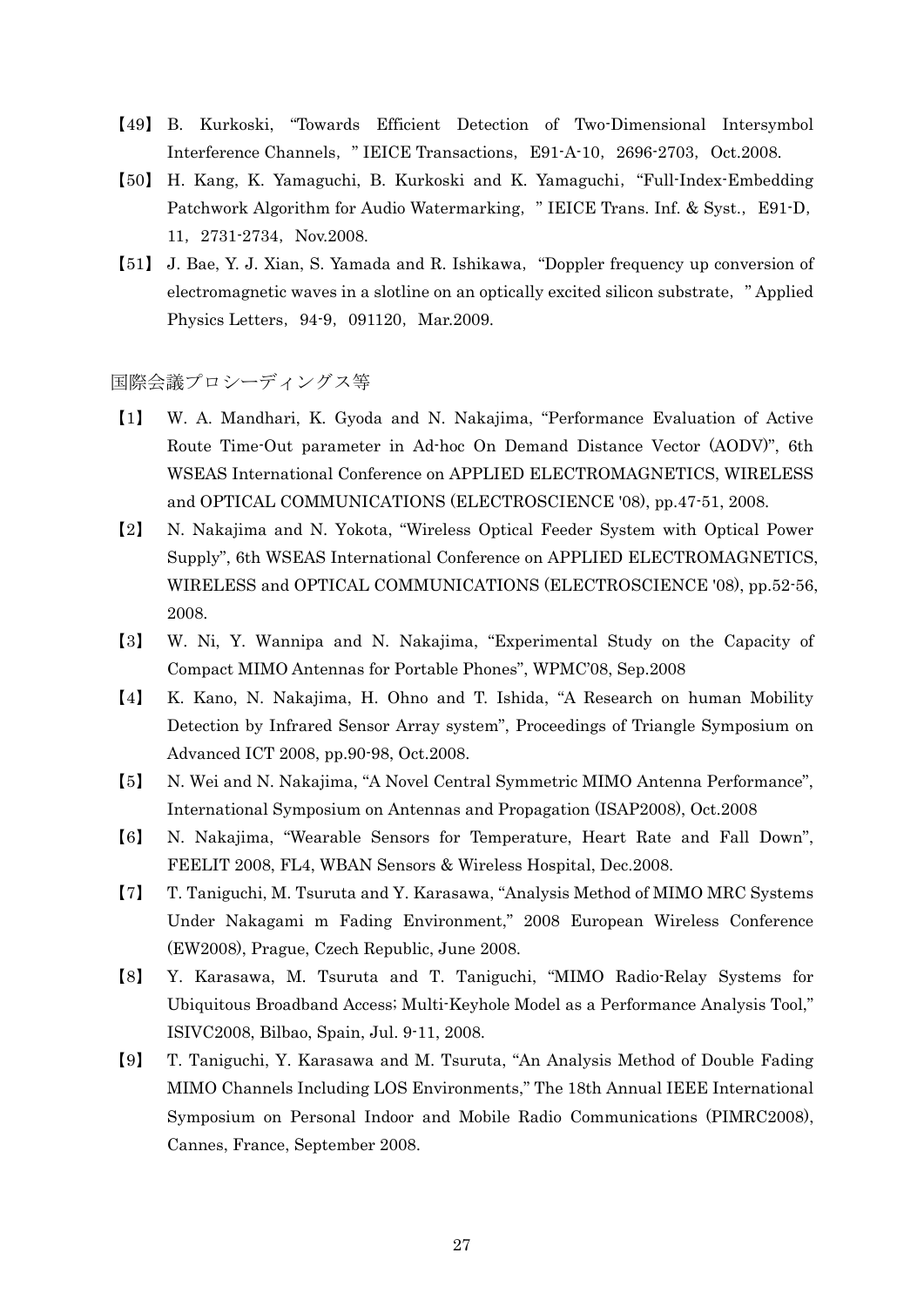- 【10】 S. Annanab, T. Tobita, T. Taniguchi and Y. Karasawa, "Multiuser Asynchronous MIMO STBC Adaptive Array Transmission Scheme in Fast Fading Channel," IEEE VTC2008-Fall, Sept. 2008.
- 【11】 T. Taniguchi, Y. Liu and Y. Karasawa, "Performance Improvement of DSTBC Systems Using Decision Feedback Approach," ICSNC2008, Malta, October 2008.
- 【12】 Q. Shi and Y. Karasawa, "Classification of Asynchronous High-Order QAMs," The Eleventh International Conference on Communications (IEEE ICCS'2008), Guangzhou, China, 19-21 Oct.2008.
- 【13】 Q. Shi and Y. Karasawa, "Maximum Likelihood Based Modulation Classification for Unsynchronized QAMs," IEEE GLOBECOM 2008, New Orleans, LA, USA, 30 Nov-4 Dec. 2008.
- 【14】 T. Taniguchi, N.B. Ramli and Y. Karasawa, "Maximal ratio combining subband adaptive array using decision feedback approach," IEEE Symp. Signal Proc. Info. Tech. (ISSPIT 2008), Sarajevo, Dec. 16-19, 2008.
- 【15】 T. Taniguchi, M. Tsuruta and Y. Karasawa, "Statistical analysis of correlated MIMO channels with a pinhole," Proc. 2009 European Conf. Antennas & Propagat. (EuCAP 2009), Berlin, Germany, March 2009.
- 【16】 K. Honjo and R. Ishikawa,"A Global Design Technique Including the Interactions between Electromagnetic Waves and Semiconductor Devices in Advanced Microwave Circuits (Invited) , " 2008 International Laser, Light-Wave and Microwave Conference ILLMC2008 Proceedings, 24-IT-5, Apr.2008..
- 【17】 K. Hiruta, A. Saitou and K. Honjo,"Self-Complementary Array Antenna for UWB Applications," 2008 International Laser, Light-Wave and Microwave Conference ILLMC2008 Proceedings, 24-TP4-1, Apr.2008..
- 【18】 A. Saitou, Y. Ohhashi, K. Honjo and K. Takahashi,"Miniaturized Ultra-Wideband Self-Complementary Antennas Using Shunted Spiral Inductors," IEEE MTT-S 2008 International Microwave Symposium Digest, pp1211-1214, Jun.2008.
- 【19】 S. Shimizu, Y. Aoki and K. Honjo,"A Novel Inductance Evaluation Method for Clip-Type Inductors and Meander Inductors Under the Impedance Matched Condition," The Japan Society of Applied Physics International Conference on Solid State Devices and Materials, P-5-10, Sep.2008.
- 【20】 K. Kuroda, R. Ishikawa and K. Honjo,"High-Efficiency GaN-HEMT Class-F Amplifier Operating at 5.7 GHz , " European Microwave Association, IEEE MTT-S The Proceedings of the 38th European Microwave Conference, EuMC23-4, pp440-443, Oct.2008.
- 【21】 A. Ando, Y. Takayama, T. Yoshida, R. Ishikawa and K. Honjo,"A High-Efficiency Class-F GaN HEMT Power Amplifier with a Diode Predistortion Linearizer," 2008 Asia Pacific Microwave Conference, A4-30, Dec.2008.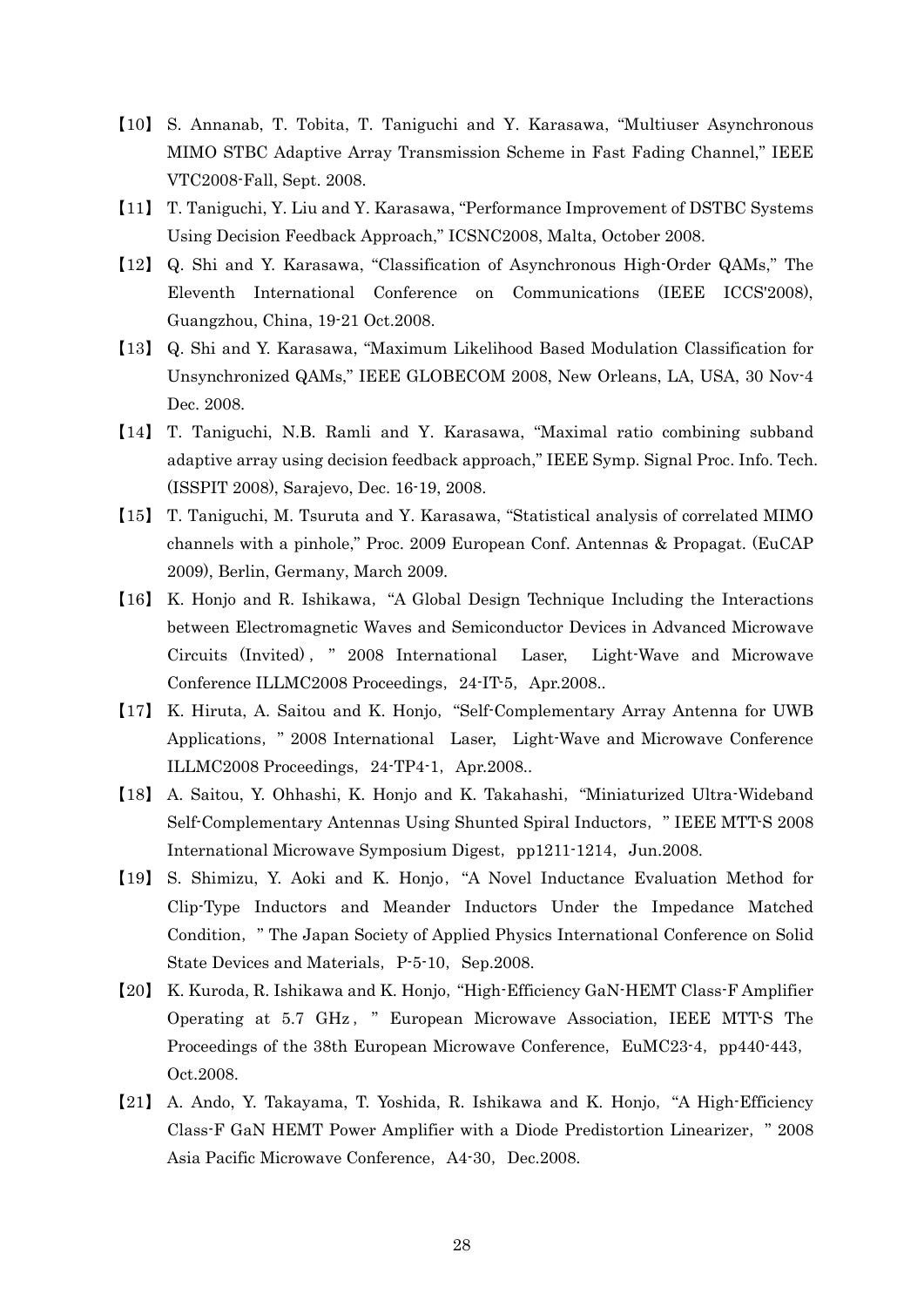- 【22】 K. Aoki, A. Saitou and K. Honjo , "Microwave Wideband Characteristics of Perpendicular Dipole Antennas with Phase Shift Lines," IEEE MTT-S 2008 Asia Pacific Microwave Conference, G3-05, Dec.2008.
- 【23】 E. M. Umali, Y. Toyama and Y. Yamao,"Power Spectrum Analysis of Envelope Pulse-Width Modulation (EPWM) Transmitter for High Efficiency Amplification of OFDM Signals," IEEE Proc. of IEEE VTC2008-Spring,pp. 1261-1265,May 2008.
- 【24】 Y. Yamao, Y. Toyama and E. M. Umali,"Power Efficiency Analysis for OFDM Signal Amplification with Doherty and Extended Doherty Transmitters," Proc. of European Wireless Conference 2008, C7-3, Jun.2008.
- 【25】 K. Kawazoe, Y. Toyama, E. M. Umali and Y. Yamao,"Generation of OFDM Signal with Envelope Pulse-Width Modulation (EPWM) Transmitter employing 2nd-order Delta-Sigma Modulator, "IEEE Proc. of IEEE APWCS2008, T14-5, Aug.2008.
- 【26】 K. Nagao and Y. Yamao,"Performance of Cognitive Temporary Bypassing for Reliable Transmission in Wireless Ad Hoc Networks, "ICU Proc. of TriSAI 2008, pp.111-114, Oct.2008.
- 【27】 Y. Yamao, Y. Kadowaki and K. Nagao,"Dynamic Multi-hopping for Efficient and Reliable Transmission in Wireless Ad Hoc Networks," IEICE Proc. of APCC2008, 16-PM-D-2-4, Oct.2008.
- 【28】 K. Nagao, Y. Kadowaki and Y. Yamao,"Multi-Hop Transmission Performance of Cognitive Temporary Bypassing for Wireless Ad Hoc Networks,"IEEE Proc. IEEE CCNC2009, S1-2-3, Jan.2009.
- 【29】 A. Prompijit, T. Fujii, C. Sertthin and M. Nakagawa,"Frequency sharing secondary system with carrier sense assisted by cellular system," Proc. CrownCom2008, Singapore, May 2008.
- 【30】 T. Fujii,"High contribution node selection method for STBC distributed ARQ," Proc.  $VTC2008-Spring$ , May 2008.
- 【31】 J. Shen and T. Fujii,"Two-dimensional location information exchanging method based on time and frequency slot assignment in ITS system, "APWCS 2008, Aug.2008.
- 【32】 K. Hasegawa, T. Fujii, K. Umebayashi, Y. Kamiya and Y. Suzuki,"SDMA relay method for wireless multihop networks, "WPMC 2008, Sep.2008.
- 【33】 K. Hasegawa, T. Fujii, K. Umebayashi, Y. Kamiya and Y. Suzuki, "SDMA Relay Method for Wireless Multihop Networks," Proc. WPMC, Lapland, Finland, Sept. 2008.
- 【34】 M. Ohta and T. Fujii,"An OFDM based sensing information exchange for cooperative sensing in cognitive radio systems, "TriSAI 2008, Oct.2008.
- 【35】 N. Sato and T. Fujii,"A MAC protocol for multi-packet ad-hoc wireless network utilizing multi-antenna., "TriSAI 2008, Oct.2008.
- 【36】 S. Tanaka and T. Fujii,"Wireless LAN protected distributed cognitive MAC protocol for secondary system, "TriSAI 2008, Oct.2008.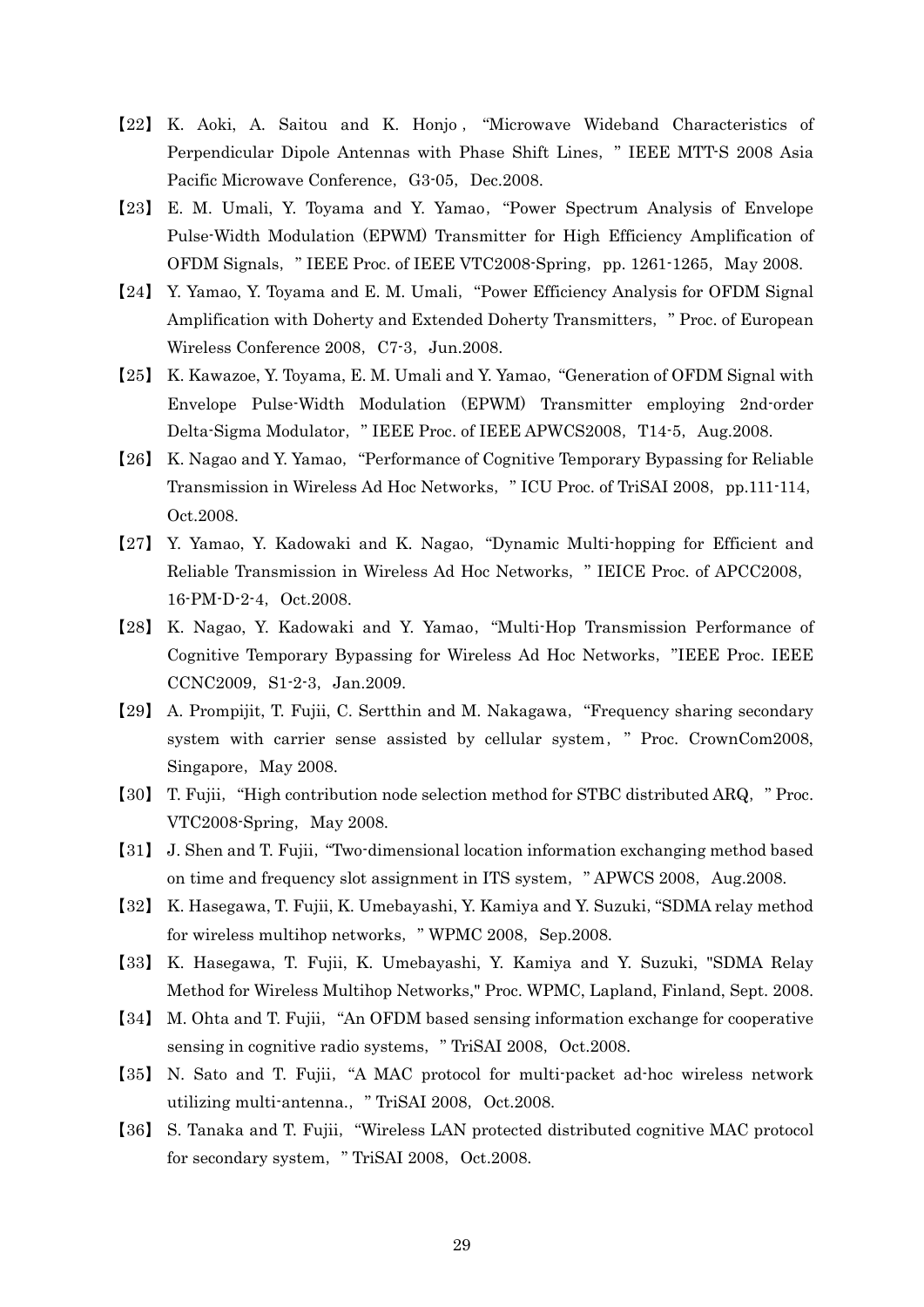- 【37】 T. Fujii , "Hop count base high contribution node selection method for STBC cooperative relay., "TriSAI 2008, Oct.2008.
- 【38】 M. Ohta, T. Fujii, K. Muraoka and M. Ariyoshi,"An OFDM based sensing information exchange for cooperative sensing in cognitive radio., "SDR08, Oct.2008.
- 【39】 K. Muraoka, M. Ariyoshi and T. Fujii, "A Novel Spectrum-Sensing Method Based on Maximum Cyclic Autocorrelation Selection for Cognitive Radio System," Proc. DySPAN 2008, Chicago, U.S.A. Oct.2008.
- 【40】 N. Sato and T. Fujii, "A MAC protocol for multi-packet ad-Hoc wireless network utilizing multi-antenna," Proc. IEEE CCNC 2009, Las Vegas, U.S.A, Jan. 2009.
- 【41】 L. Wang, K. Ohta and N. Kunihiro,"New Key Recovery Attack on HMAC/NMAC-MD4 and NMAC-MD5, "Eurocrypt2008, LNCS-4965, 27-253, Apr.2008.
- 【42】 Y. Kawai, S. Tanno, T. Kondo, K. Yoneyama, N. Kunihiro and K. Ohta,"Extension of Secret Handshake Protocols with Multiple Groups in Monotone Condition , " WISA2008, Sep.2008.
- 【43】 S. Tanno, K. Yoneyama, Y. Kawai, N. Kunihiro and K. Ohta,"Extension of Secret Handshake Protocols with Multiple Groups in Monotone Condition under DDH Assumption, "TriSAI 2008, 181-186, Oct.2008.
- 【44】 K. Yoneyama, S. Miyagawa and K. Ohta,"Leaky Random Oracle," ProvSec2008, LNCS5324, 226-240, Oct.2008.
- 【45】 M. Izumi, K. Ohta and K. Sakiyama,"Does The Montgomery Powering Ladder Method Really Offer SPA Resistance?, "TriSAI 2008, 328-333, 2008.
- 【46】 Y. Sasaki, L. Wang, K. Ohta and N. Kunihiro,"Security of MD5 Challenge and Response: Extension of APOP Password Recovery Attack," LNCS CT-RSA2008,4964, 1-18,2008.
- 【47】 T. Nishide, K. Yoneyama and K. Ohta,"Attribute-Based Encryption with Partially Hidden Encryptor-Specified Access Structures, "ACNS2008, LNCS-5023, 290-307, 2008.
- 【48】 M. Izumi, K. Sakiyama and K. Ohta, "A New Approach for Implementing the MPL Method toward Higher SPA Resistance, "AReS 2009, Mar.2009.
- 【49】 K. Murano, M. Tayarani, F. Xiao and Y. Kami , "New radiated RF immunity/susceptibility test method using RF-pulsed rotating-EM field," IEEE EMC-2008 2008 IEEE EMC Symposium, Detroit, Michigan, TUE-AM-3-6, Aug.2008.
- 【50】 K. Araki, F. Xiao and Y. Kami, "Modeling interference coupling between two orthogonal strip lines on adjacent layers," EMC EUROPE 2008 Symposium on Electromagnetic Compatibility, Hamburg, Germany,pp61-66, Sep.2008.
- 【51】 Y. Kami, F. Xiao and K. Murano,"Mode-port-network approach to analyze power-line EMC problems for PLC," EMC Zurich 2009 20th Int. Zurich Symp. Electromagnetic Compatibility, Zurich, Switzerland, pp9-12, Jan.2009.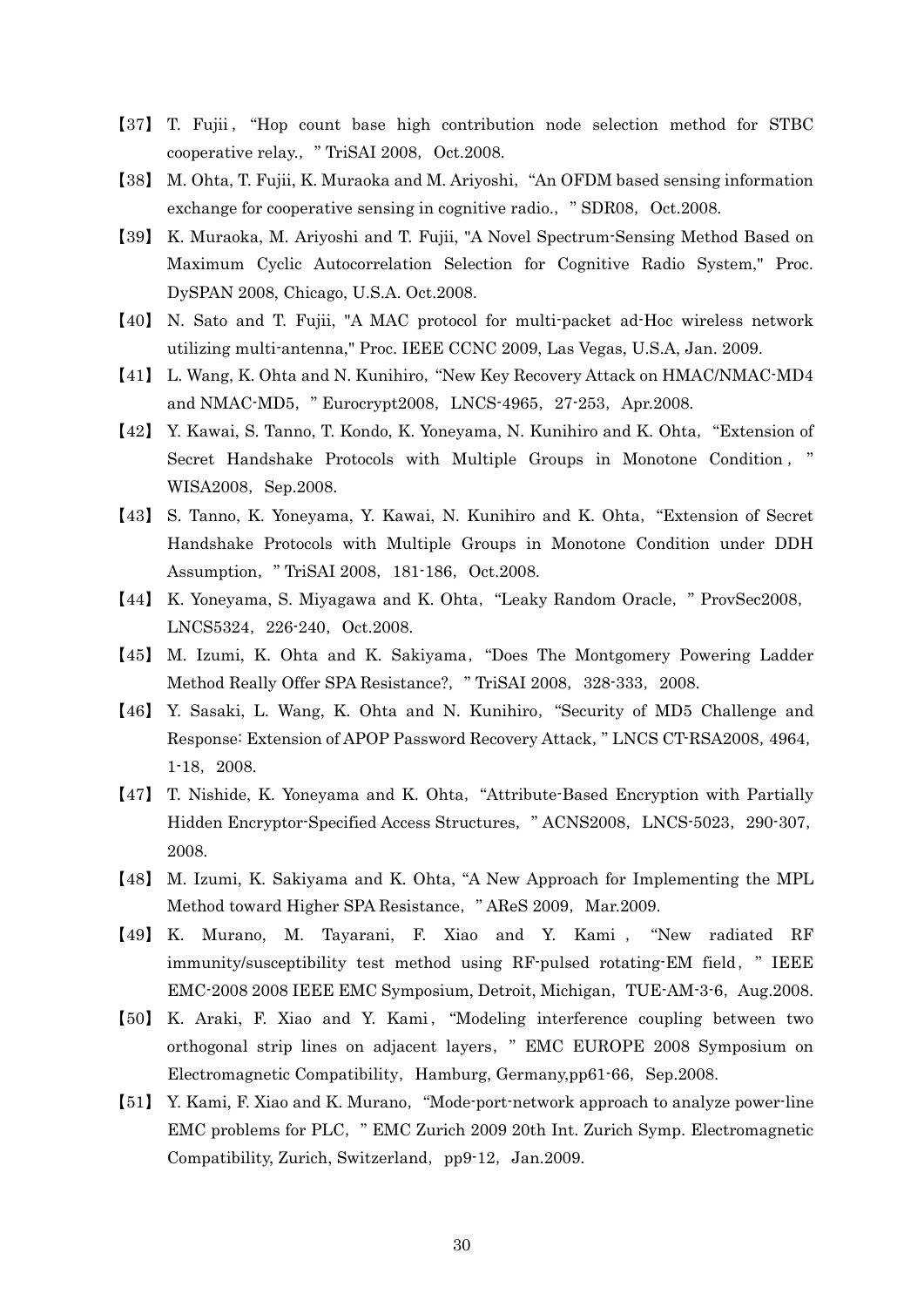- 【52】 Y. Kami and F. Xiao,"Transmission line theory in EMC: its theory and application," EMC Zurich 2009 Tutorials of 20th Int. Zurich Symp. Electromagnetic Compatibility, Zurich, Switzerland, pp333-357, Jan.2009.
- 【53】 諏訪啓,山本和彦,岩本雅史,桐本哲郎,"Reconstruction of 3-D Target Geometry Using Radar Movie, "EUSAR 2008, Vol.3, 149-152, Jun.2008.
- 【54】 K. Suwa, K. Yamamoto, M. Iwamoto and T. Kirimoto, "RECONSTRUCTION OF 3-D TARGET GEOMETRY USING RADAR MOVIE", 7th European Conference on Synthetic Aperture Radar(Aug.2008)
- 【55】 T. Kirimoto, K. Danial, T. Amishima and A. Okamura," Performance Analysis of Independent Component Analysis to Separate Mixtures of Complex Sinusoidal Signals", Proc. of SICE Annual Conference 2008, pp.3424-3430 (Aug. 2008).
- 【56】 T. Amishima, A. Okamura, S. Morita and T. Kirimoto, "Permutation Scheme by Tracking Association for ICA Separated Signal Blocks," Proc. of SICE Annual Conference 2008, pp.3431-3435 (Aug. 2008).
- 【57】 T. Amishima, A. Okamura , S. Morita and T. Kirimoto, "Tracking Based ICA Permutation and its Experiment on Blind Radio Source Separation", The European Microwave Week 2008(October, 2008)
- 【58】 W. Doi and K. Suzuki,"Evaluation of SNS-RLU for group activities -based on the running experiments -," Proc. of Triangle Symposium on Advanced ICT 2008 (TriSA2008), pp.19-23, Oct.2008.
- 【59】 D. Lilin, X. N. Tran and T. Fujino,"A low complexity turbo equalizer for SIMO fading channels using polynomial expansion approximation," ICMU 4th Int. Conf. on Mobile Computing and Ubiquitous Networking, ICMU2008, Jun.2008.
- 【60】 T. Fujino and T. Shimokawa,"Combined forward and backward lattice reduction aided MMSE detection in MIMO system, "IEEE VTC IEEE VTC 2008, IEEE VTC 2008, Sep.2008.
- 【61】 T. Shimokawa and T. Fujino,"Improved signal estimation based on combined forward and backward lattice reduction in MIMO systems," IEEE PIMRC IEEE PIMRC 2008, IEEE PIMRC 2008, Sep.2008.
- 【62】 T. Fujino, T. Shimokawa and X. N. Tran,"A combined forward and backward lattice-reduction aided MMSE list detection (Invited paper), "IEEE ATC IEEE ATC 2008, IEEE ATC 2008, Sep.2008.
- 【63】 T. Fujino and Y. Sasaki, "A Lattice-Reduction Aided MMSE Detection Based on Gram-Schmidt Orthogonalization," Proc. 2008 IEEE Int. Conf. on Advanced Technologies for Communications (ATC2008), Hanoi, Vietnam, Oct. 2008.
- 【64】 T. Shimokawa and T. Fujino, "Iterative Lattice Reduction Aided MMSE List Detection in MIMO System," Proc. 2008 IEEE Int. Conf. on Advanced Technologies for Communications (ATC2008), Hanoi, Vietnam, Oct. 2008.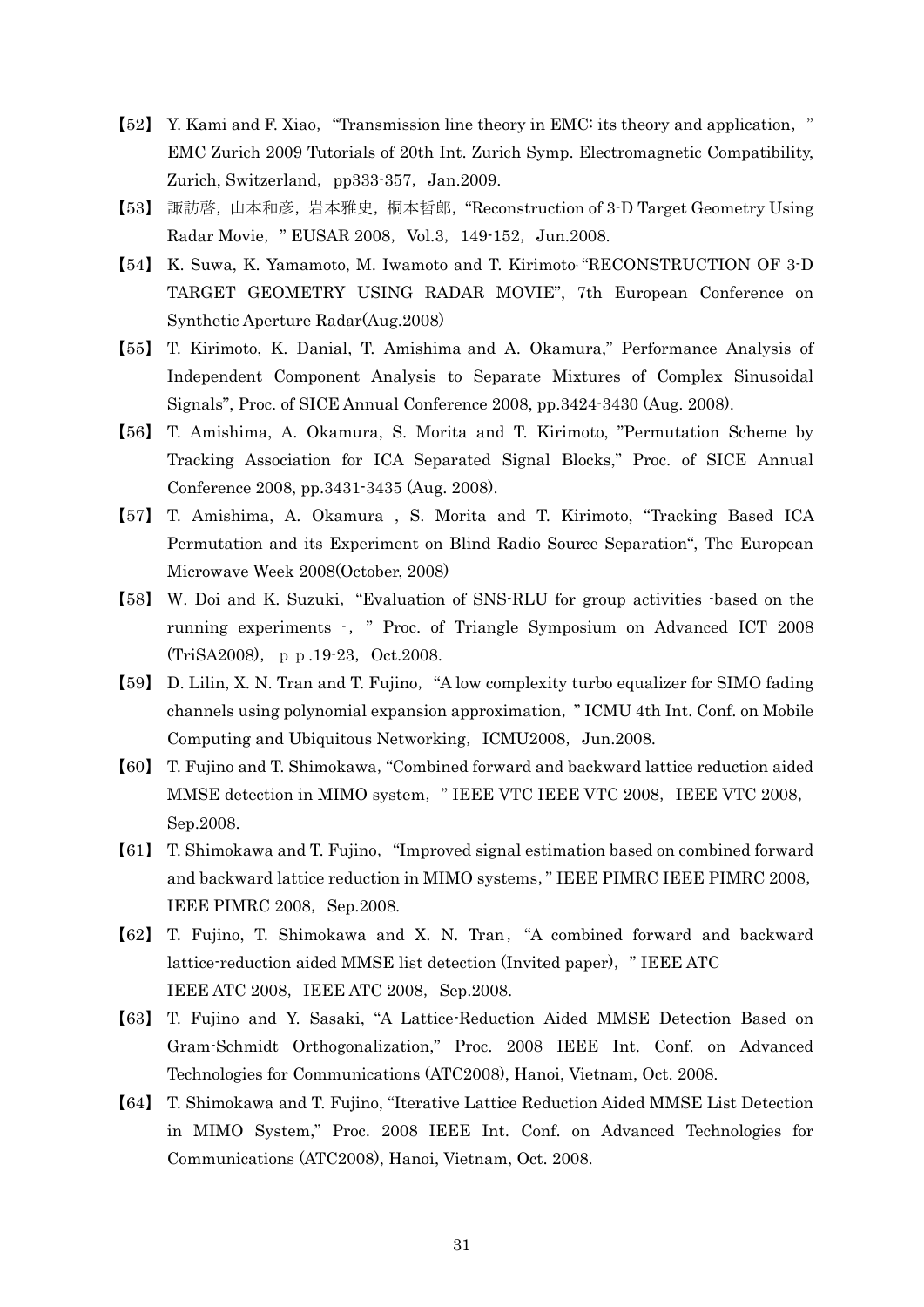- 【65】 T. Yamamoto and T. Fujino, "An Improved Lattice-Reduction Aided MMSE with Successive Interference Cancellation," Proc. 2008 IEEE Int. Conf. on Advanced Technologies for Communications (ATC2008), Hanoi, Vietnam, Oct. 2008.
- 【66】 T. Kojima, C. Batzorig and T. Fujino, "Pre-Detection Time Diversity Combining with Accurate AFC for Helicopter Satellite Communications," Proc. 2008 IEEE Int. Conf. on Advanced Technologies for Communications (ATC2008), Hanoi, Oct. 2008.
- 【67】 H. Kasai and N. Uchihara, "Quick Accessible Mobile Video System based on Pre-downloading, Pre-fetching and Streaming Technologies," 19th Annual IEEE International Symposium on Personal, Indoor and Mobile Radio Communications 2008 (PIMRC 2008), Sep.2008.
- 【68】 H. Kasai and N. Uchihara, "Mobile Video AJAX Technology for Time-Directional Quick Access," IEEE International Symposium on Wireless Communication Systems 2008 (ISWCS'08), Oct.2008.
- 【69】 X. Zhang, "Closed-Form Design of Maxflat Fractional Delay IIR Filters," IASTED Proc. of 10th IASTED SIP'08,623-042, Aug.2008.
- 【70】 X. Zhang and K. Ohno, "Lossless Image Compression Using 2D Allpass Filters," IEEE Proc. of ICIP 2008,1884,Oct.2008.
- 【71】 K Shinohara and H. Tanaka, "Mode-Lock Eliminating Timing Synchronization Algorithm for Intervehicle Ad-hoc Networks," NOLTA2008, pp. 720—723, Sep. 2008.
- 【72】 K. Tetsuka and H. Tanaka, "An experimentally faithful model for synchrony in the firefly P. effulgens," Dynamics Days Asia Pacific 5 (DDAP5) The 5th International Conference on Nonlinear Science, p. 210, Sep.2008.
- 【73】 A. Kikuchi, N. Miyazaki and H. Tanaka, "Estimation of phase resetting curves by entrainment to small periodic injections," Dynamics Days Asia Pacific 5 (DDAP5)The 5th International Conference on Nonlinear Science, p. 213, Sep.2008.
- 【74】 Y. Kondo and H. Tanaka, "Do Amoebae Climb Before Fly ? ―Environmental Adaptation Ability in the True Slime Mold before Sporulation―," Dynamics Days Asia Pacific 5 (DDAP5) The 5th International Conference on Nonlinear Science, pp. 203—204, Sep.2008.
- 【75】 B. Kurkoski and J. Dauwels,"Message-passing decoding of lattices using Gaussian mixtures," IEEE Proc. of the International Symposium on Information Theory, 2489-2493, Jul.2008.
- 【76】 B. Kurkoski, K. Yamaguchi and K. Kobayashi,"Noise thresholds for discrete LDPC decoding mappings," IEEE Proc. of IEEE Global Communications Conference (GLOBECOM), Dec.2008.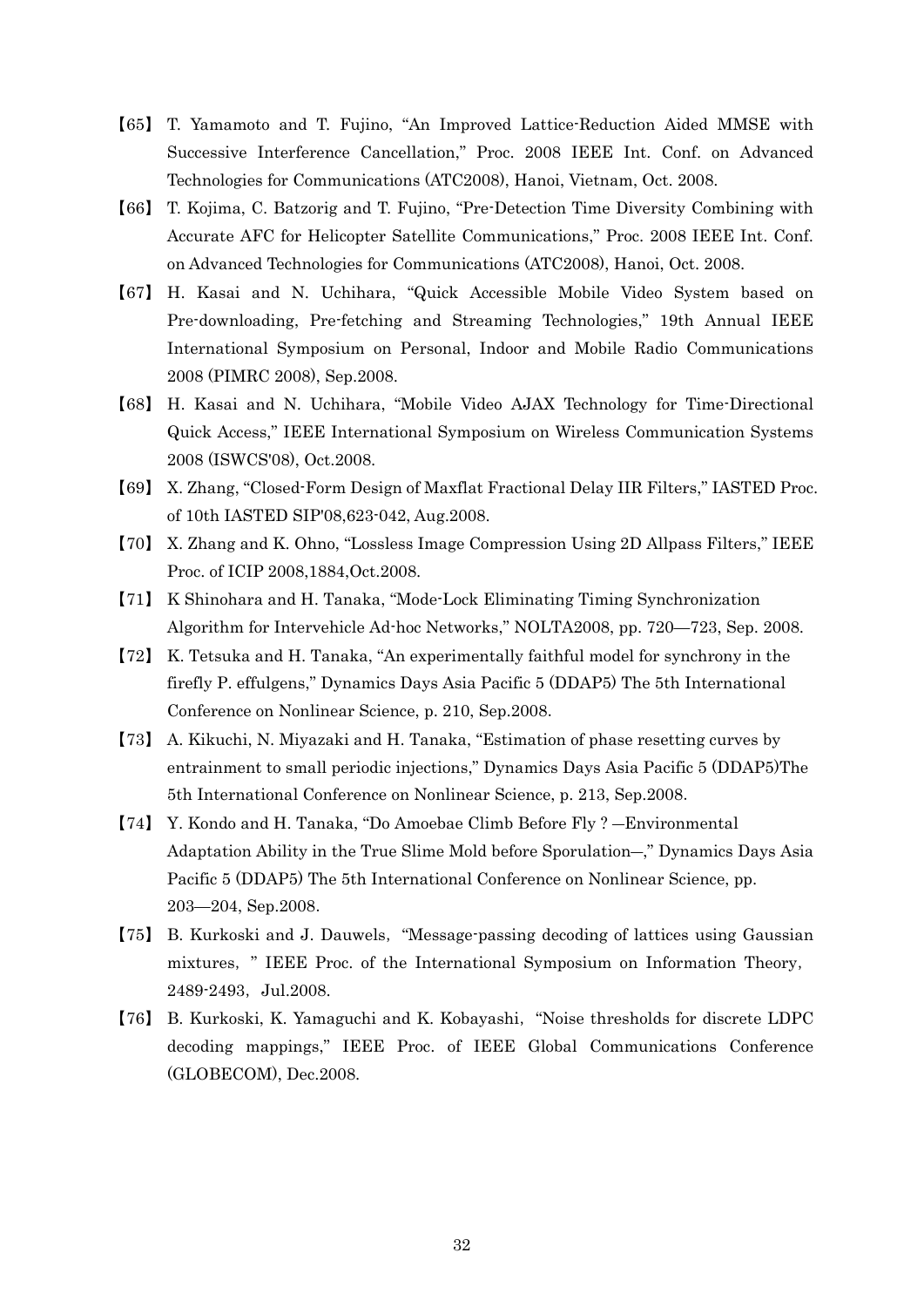国際会議招待講演

- 【1】 Nobuo Nakajima, "Link Design for IMT Advanced System", Seminar on Sino-Japan B3G Technology and Application, Jul.2008.
- 【2】 Takeo Fujii, "Cognitive Radio for Spectrum Sharing," Reconfigurable Radio Workshop2008, Oct.2008.

国内会議招待講演

- 【1】 中嶋信生, "モバイル UI の未来 (これから) ~研究現場の最前線から", ワイヤレスコン ファレンス 2008, Jul.2008.
- 【2】 中嶋信生, "次世代携帯電話を中心としたワイヤレス先端技術について",日本消防設備 安全センター賛助会会議, Sep.2008.
- 【3】 唐沢好男,"自律分散制御システムの同期確立問題:搦手からのアプローチ~ITS 車車間 通信への地デジ信号利用を例として~," 信学技報 Vol.108 No.33,IEICE Technical Report AN2008-6, pp.31-40, May 2008.
- 【4】 山尾泰, "移動通信の 30 年 -RCS 研究会 20 周年を記念して-, "電子情報通信学会, May 2008.
- 【5】 山尾泰,"移動通信における無線回路技術の発展," 2009 信学総大依頼シンポジウム, Mar.2009.
- 【6】 市川晴久, 坂本仁明, 川喜田佑介, 鈴木悦子, "新時代のユビキタスネットワーク," 電子情 報通信学会 LSI 設計技術研究会, Nov.2008.
- 【7】 太田和夫,川合豊,"暗号系の安全性証明不可能性の統一的アプローチを目指して--設 計ゴール,攻撃シナリオ,数論仮定のトレードオフーー,"第3回公開鍵暗号の安全な構 成とその応用ワークショップ, Mar.2009.

- 【1】 中嶋信生,"携帯電話がつながる仕組み,"RF ワールド,CQ 出版社 No.3, pp.85-95, Sep.2008.
- 【2】 中嶋信生,"屋内位置情報システム技術の概要と研究動向,"ポジショニング EXPO, Oct.2008.
- 【3】 中嶋信生,福田,兼子,"未来につながるコミュニケーション,"Web Site Expert #21, 技 術評論社,pp.22-29, Oct.2008.
- 【4】 唐沢好男,"実験と理論,"日立国際電気技報,No. 42, pp. 7-12, March 2009.
- 【5】 本城和彦, "マイクロ波増幅器の基礎, "MWE2008, TL4-1, pp507-516, Nov.2008.
- 【6】 山尾泰,"ウルトラブロードバンド携帯ネットの開く世界,"OHM,Vol. 95, No. 10, pp. 6-7, Oct. 2008.
- 【7】 太田和夫,國廣昇,"暗号学における双対性 ---ゴールとシナリオの間には---," 応用数理 学会誌,18-2,71-78,Jun.2008.

解説・評論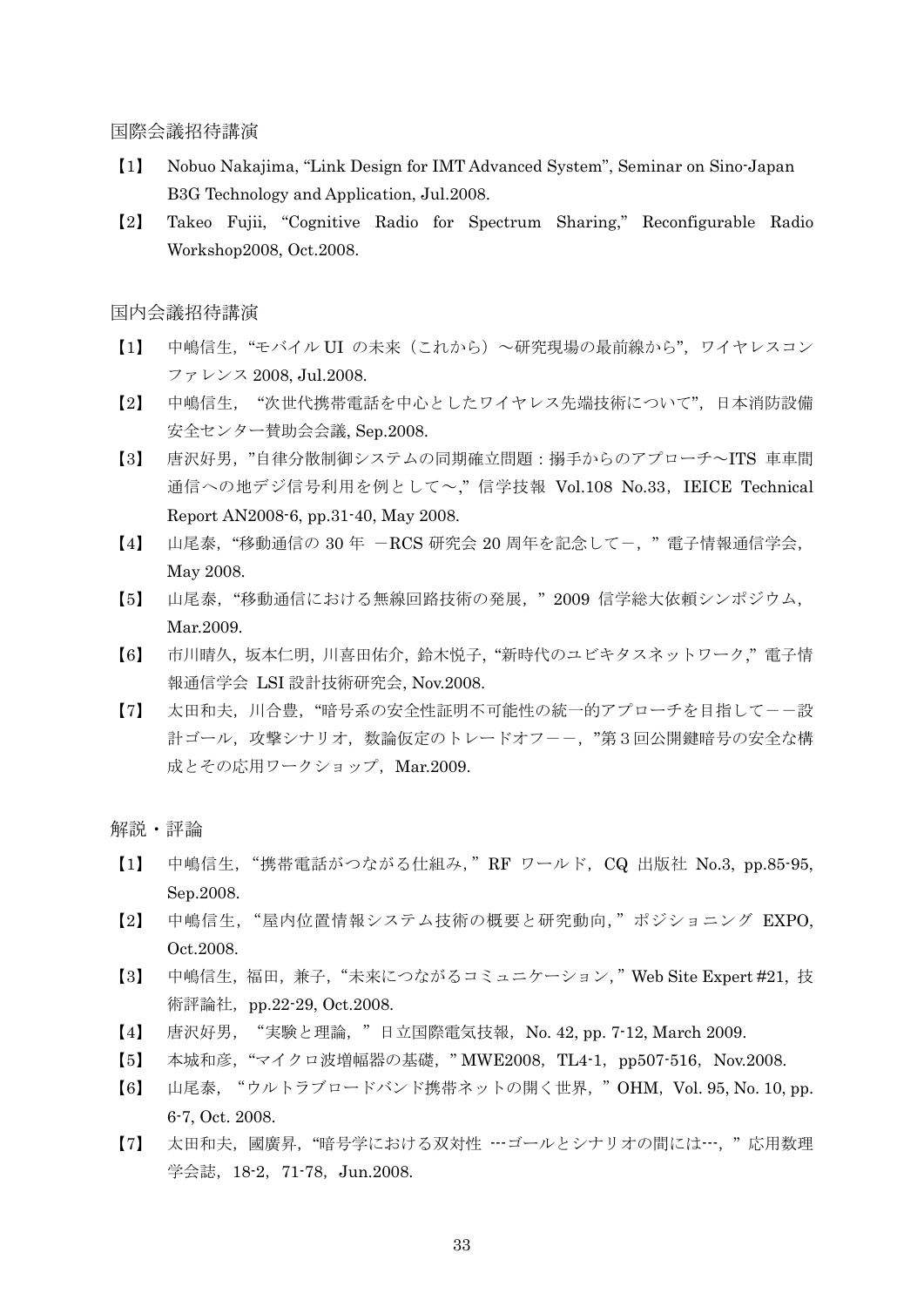- 【8】 﨑山一男,太田和夫,"暗号への脅威「サイドチャネル攻撃」とその対策," 「科学」報 告・解説,Oct.2008.
- 【9】 太田和夫,國廣昇, B. Santoso,"暗号における理論と実装のギャップ ---置き換えアプロ ーチの二面性---," 応用数理学会誌,18-4,62-73,Dec.2008.
- 【10】 國廣昇,太田和夫,"RSA 暗号に対する格子理論に基づく攻撃(その2)," 応用数理学会 誌, 18-3, 44-51, 2008.
- 【11】 國廣昇,太田和夫,"APOP が破られた," 電子情報通信学会誌,91-9,822-825,2008.
- 【12】 太田和夫,國廣昇,王磊,"安全性を証明可能なハッシュ関数の設計論," 電子情報通信 学会誌, 91-3, 2008.
- 【13】 西一樹,"光学式手ブレ補正はどこまで可能か?:手ブレ計測と撮影画像の高解像度化," 映像情報メディア学会誌, 62-4, pp500-506, Apr. 2008.

学会口頭発表

- 【1】 中嶋信生,"簡易メガネ形ウェアラブルディスプレイとナビゲータ",WTP2008,Academia Session Conference Proceedings, pp.18-19, May 2008.
- 【2】 加納梢,中嶋信生,大野宏,石田勉,"赤外線センサによる人体移動検出特性の検討",信 学技報 USN2008-61~91, Vol. 108, No. 399, pp.1-6, Jan.2009.
- 【3】 谷口哲樹, 唐沢好男, 鶴田誠, "Statistical Analysis of Double Fading MIMO Channels Including LOS Environments," 信学技報, A.P2008-16, pp. 29-34, May 2008.
- 【4】 唐沢好男,J.T.J. Napitupulu,王軼 "ITS 車車間通信の伝搬モデル構築とその関連技術," 日本学術会議, URSI-F 委員会(第 525 回), Jun.2008.
- 【5】 佐々木克守,大島一郎,唐沢好男, "マルチパスリッチ環境を実現する電波反射箱[II],"信学 技報, A.P2008-77, pp. 13-18, Sep.2008.
- 【6】 佐々木克守, 大島一郎, 唐沢好男, "電波吸収シートを用いた環境制御型電波反射箱," 信学 ソ大, B-1-11, Sep.2008.
- 【7】 高橋宏和, 竹本淳, 谷口哲樹, 唐沢好男, "トータルレコーダを用いた地上デジタル放送波 のマルチパス遅延時間測定法," 信学ソ大, B-1-21, Sep.2008.
- 【8】 高崎和之, 原和輝, 唐沢好男, "電流方式を用いた人体伝送における電極面積の影響," 信学 ソ大, B-1-44, Sep.2008.
- 【9】 T. Taniguchi, N.B. Ramli and Y. Karasawa, "Maximal Ratio Combining Subband Adaptive Array with Reduced Signal," 信学技報, AP, pp. 51-56, Nov.2008.
- 【10】 竹本淳,高橋宏和,唐沢好男, "トータルレコーディング技術に基づく地上デジタル放送マ ルチパス波の到来方向・遅延時間高分解能測定法," 信学技報,A.P2008-164, pp. 85-90., Jan.2009.
- 【11】 唐沢好男,清水昌彦, "MIMO 端末評価のための電波環境構築法に関する考察," 信学技報, A.P2008-185, pp. 203-208., Jan.2009.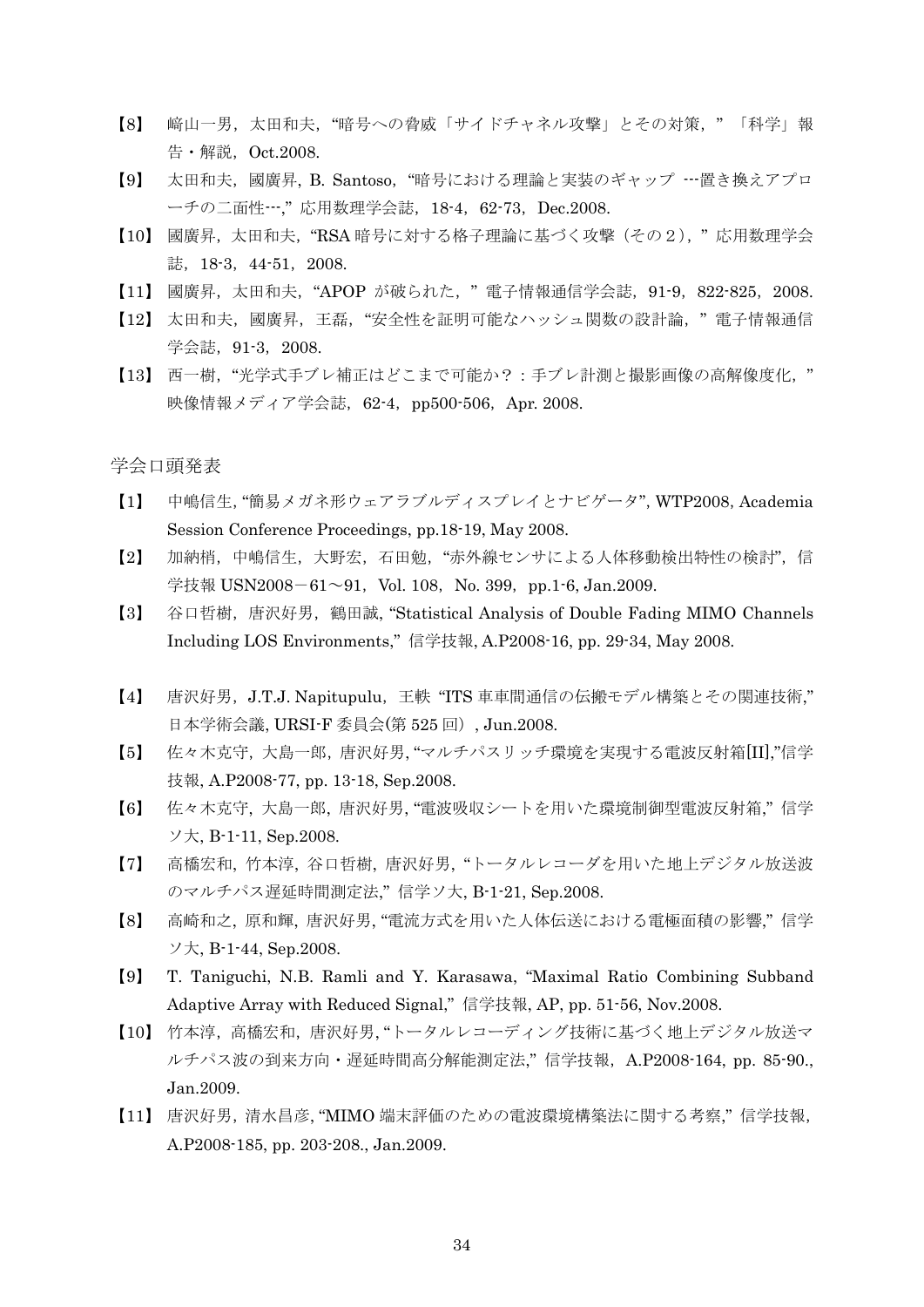- 【12】 T. Taniguchi, M. Tsuruta and Y. Karasawa, "Statistical analysis of correlated MIMO channels with a pinhole under Rayleigh fading environment, "信学技報, A.P., Mar.2009.
- 【13】 谷口哲樹, 鶴田誠, 唐沢好男, "Analysis of correlated MIMO channels with a pinhole under NLOS environment," 2009信学総大, B-5-11, Mar.2009.
- 【14】 小佐古昂, 土屋潤三, 高崎和之, 唐沢好男, 小松覚, " GPS トータルレコーディングシステ ムの開発," 2009 信学総大,A-17-23, Mar.2009.
- 【15】 土屋潤三, 小佐古昂, 高崎和之, 唐沢好男, 小松覚, "GPS トータルレコーディングシステ ムによる測位誤差解析に関する検討," 2009 信学総大,A-17-24, Mar.2009.
- 【16】 A.R. Bajracharya, Q.A. Vu, 唐沢好男, "ETP Modeling for OFDM transmission with SIMO-MRC under multipath fading where delay profile exceeds guard interval," 2009 信学総大,B-1-226, Mar.2009.
- 【17】 S. Susmita, 佐々木進, 唐沢好男, "高速フェージングチャネルに耐性を有する4アンテナ STBC 伝送方式," 2009 信学総大, B-1-24, Mar.2009.
- 【18】 柏崎大輔, 篠沢政宏, 谷口哲樹, 唐沢好男, "電波反射箱を用いた MIMO キーホール伝搬実 験," 2009 信学総大, B-1-257, Mar.2009.
- 【19】 高山洋一郎,本城和彦,"直列接続負荷形マイクロ波ドハティ電力増幅器," 電子情報通 信学会技術研究報告, 108-12, pp47-52, Apr.2008.
- 【20】 石川亮, 黒田健太, 本城和彦, 津田邦男, 久田 安正,"GaNHEMT を用いた SSPS 用 5.8GHz 帯 F 級高効率増幅器," 電子情報通信学会技術研究報告,SPS2008-04,pp1-6, Jul.2008.
- 【21】 黒田健太, 石川亮, 本城和彦, "GaN HEMT を用いた 5.8 GHz帯 F 級増幅器の設計・試作," 電子情報通信学会技術研究報告, 108-195, pp93-98, Aug.2008.
- 【22】 石川亮, 阿部泰行, 本城和彦,"集中定数素子高調波処理回路を用いたマイクロ波逆F級 GaN HEMT 増幅器," 電子情報通信学会技術研究報告,108-195,pp87-92,Aug.2008.
- 【23】 高山洋一郎, 本城和彦,"トランジスタ発振器の二端子発振回路解析," 2008 年電子情報 通信学会ソサイエティ大会, CS-2-2, S-61, Sep.2008.
- 【24】 石川亮, 阿部泰行, 本城和彦,"4次までの高調波処理を施した集中定数化 GaN HEMT 逆 F級増幅器, "2008年電子情報通信学会ソサイエティ大会, C-2-26, 51, Sep.2008.
- 【25】 安藤晃洋, 高山洋一郎, 吉田剛, 石川亮, 本城和彦,"ダイオードリニアライザによる高効 率 F 級 GaN HEMT 電力増幅器のひずみ補償," 2008 年電子情報通信学会ソサイエティ 大会, C-2-21, 46, Sep.2008.
- 【26】 八木茂, 青木由隆, 本城和彦,"トラップコイルを用いたデュアルバンドフィルムアンテナ の検討, "2008年電子情報通信学会ソサイエティ大会, B-1-64, 64, Sep.2008.
- 【27】 石川亮, 本城和彦, 井上博文,"UWB 用 MMIC 増幅器の大信号差動モード評価," 電子情 報通信学会シリコンアナログ RF 研究会, 1, Sep.2008.
- 【28】 清水翔一, 青木由隆, 本城和彦,"インピーダンス整合状態におけるインダクタの新しいイ  $\vee$ ダクタンス値評価法, "電子情報通信学会シリコンアナログ RF 研究会, 6, Sep.2008.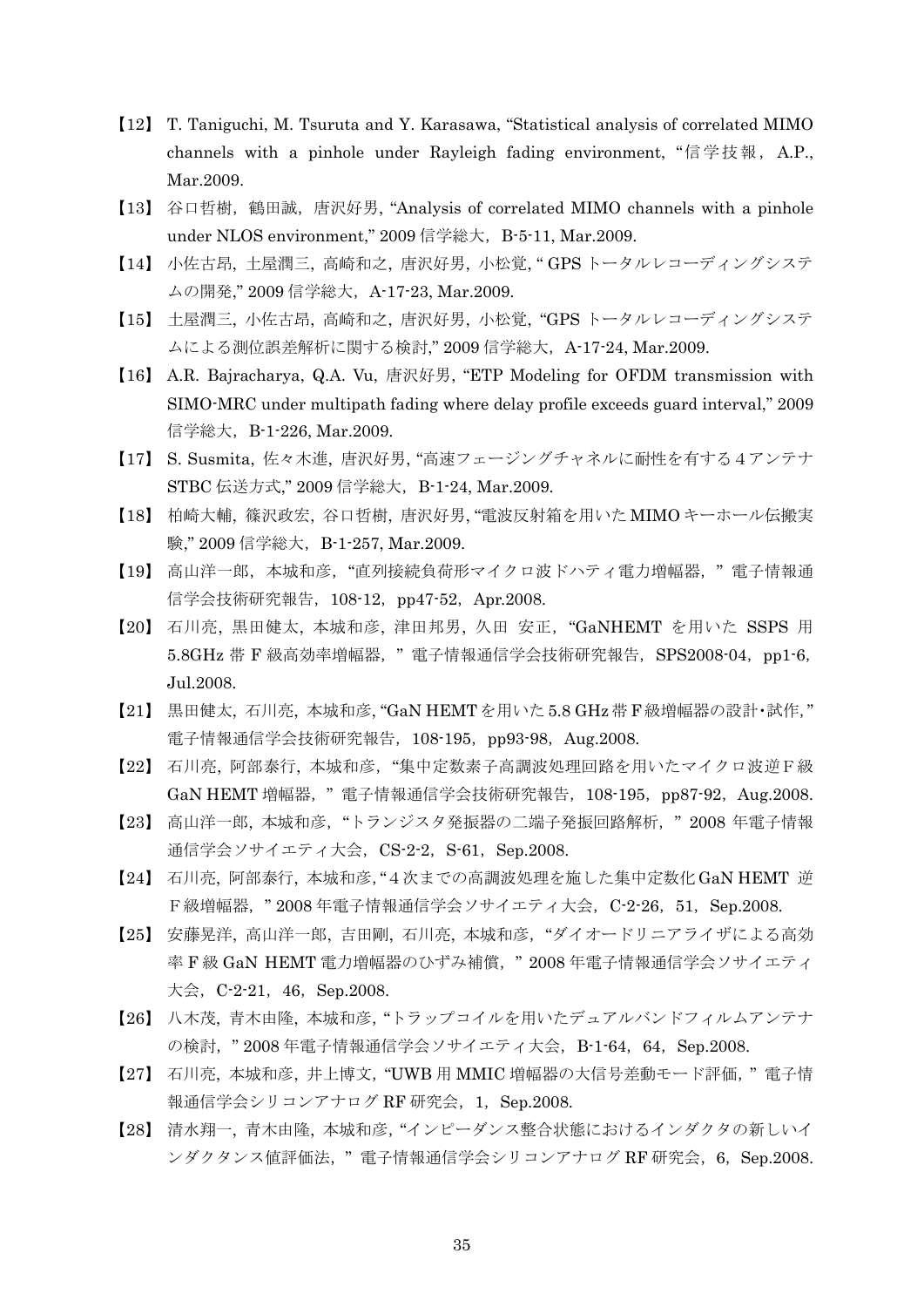- 【29】 安藤晃洋, 高山洋一郎, 吉田剛, 石川亮, 本城和彦,"ダイオードリニアライザによる高効 率 F 級 GaN HEMT 電力増幅器のひずみ補償," 電子情報通信学会技術研究報告,108-376, MW2008-187, pp135-144, Jan.2009.
- 【30】 安炅彪, 石川亮, 本城和彦,"RC 回路構成を用いた負の群遅延回路," 2009 年電子情報通 信学会総合全国大会, C-2-22-61, Mar.2009.
- 【31】 安炅彪, 石川亮, 本城和彦,"負の群遅延回路を用いた UWB 用 HBT MMIC 増幅器の群遅 延補償," 2009 年電子情報通信学会総合全国大会,C-2-23-62,Mar.2009.
- 【32】 石川亮, 呉潤錫, 本城和彦,"UWB 用インパルス発生 MMIC および原信号復元回路,"2009 年電子情報通信学会総合全国大会, C-2-17-56, Mar.2009.
- 【33】 木村淳一, 石川亮, 高橋幸夫, 本城和彦,"熱メモリ効果に起因した HBT 電力増幅器 IMD3 の補償に関する実験的検証,"2009 年電子情報通信学会総合全国大会,C-2-31-70, Mar.2009.
- 【34】 斉藤昭,小沢章太郎,本城和彦, 高橋孝司,"PBGを用いたMIMO用2周波アンテナのア イソレーション改善の基礎検討," 2009 年電子情報通信学会総合全国大会,B-1-234-234, Mar.2009.
- 【35】 本城和彦, 石川亮,"電磁界・半導体・熱・回路シミュレーションの統合化の現状と展望," 2009 年電子情報通信学会総合全国大会,CP-2-4,SS-6,Mar.2009.
- 【36】 安炅彪, 石川亮, 本城和彦,"UWB 用広帯域増幅器の群遅延特性と負の群遅延回路を用い たその補償, "電気学会電子デバイス研究会, EDD-09-41, 39-43, Mar.2009.
- 【37】 E. M. Umali, K. Kawazoe, Y. Toyama and Y. Yamao,"In-Band Noise Analysis and Peak-Clipping Effect on Envelope Pulse-Width Modulation (EPWM) Transmitter, "信 学技報, RCS2008-68, Aug.2008.
- 【38】 外山義和,山尾泰,"拡張 Doherty 増幅器による OFDM 信号増幅時の平均電力効率に対 するプリディストーションの影響, "2008信学ソ大, B-5-37, Sep.2008.
- 【39】 川添浩司,外山義和,エドウィン ウマリ,山尾泰,"零点を有する 2 次の Δ-∑変調器を用 いた EPWM 送信機の雑音特性, "2008信学ソ大, B-5-38, Sep.2008.
- 【40】 大塚純一,山尾泰,"λ/4 共振モードによる 2 ビット周波数可変共振器の検討," 2008 信 学ソ大, B-5-39, Sep.2008.
- 【41】 門脇裕介,長尾研一,山尾泰,"マルチホップネットワークにおける経路飛び越しを実現 するプロトコルの提案, "2008信学ソ大, B-5-104, Sep.2008.
- 【42】 長尾研一,門脇裕介,山尾泰,"アドホックネットワークにおける環境認識型経路バイパ ス法のシミュレーション評価, "2008信学ソ大, B-5-108, Sep.2008.
- 【43】 高岸智,小畠直人,山尾泰,"大規模・省電力アドホックネットワーク用 SS-CSMA/CA MAC プロトコル, "2008信学ソ大, B-5-109, Sep.2008.
- 【44】 小畠直人,高岸智,山尾泰, "SS-CSMA/CA を用いた階層化ツリーネットワークのスルー プット解析, "2008信学ソ大, B-5-110, Sep.2008.
- 【45】 長尾研一,門脇裕介,山尾泰,"ワイヤレスアドホックネットワークにおける環境認識型 経路バイパス法の改良とシミュレーション評価, "信学技報, RCS2008-121, Oct.2008.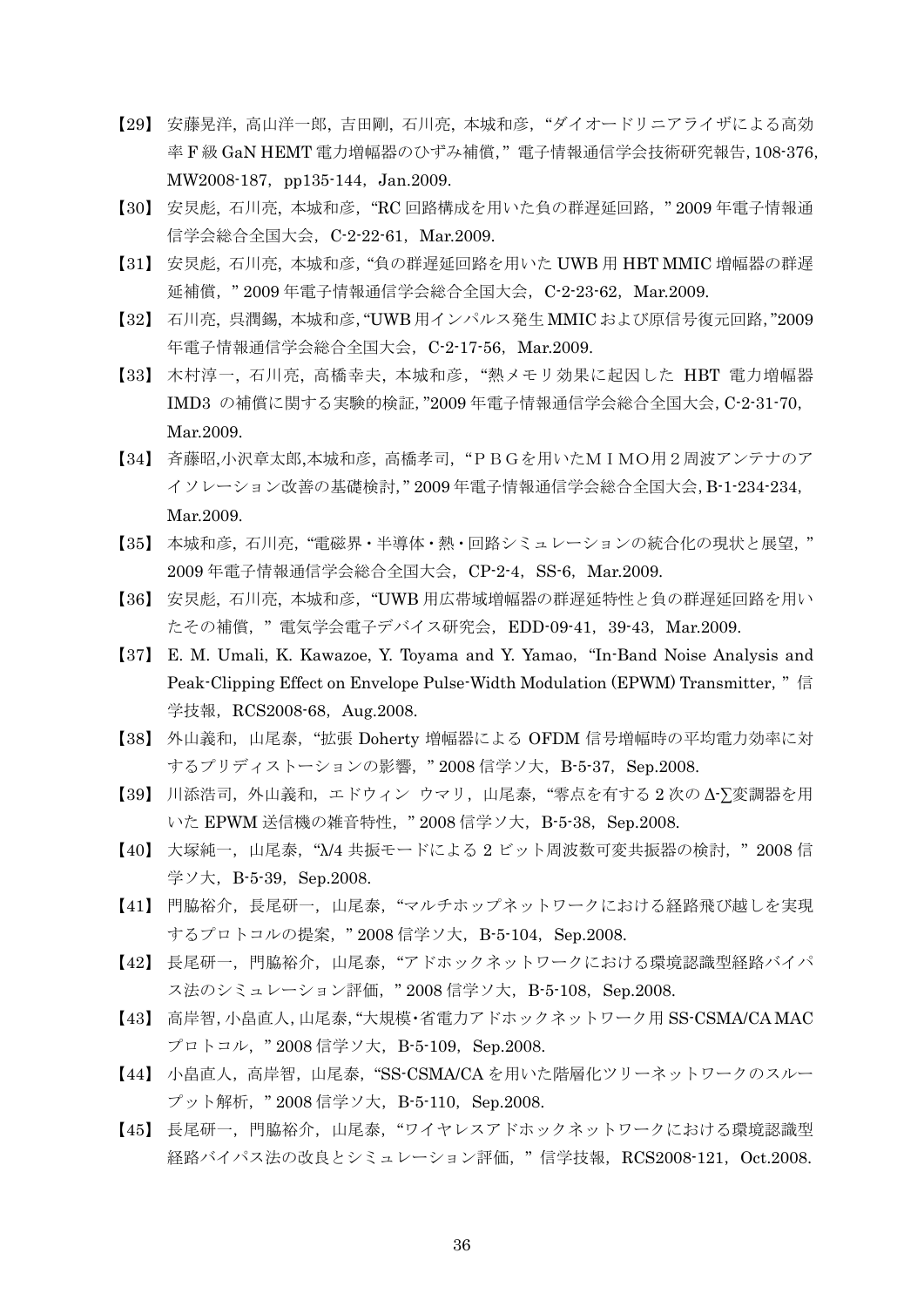- 【46】 川添浩司,外山義和,E. M. Umali,山尾泰,"零点を有する 2 次の Δ-Σ 変調器を用いた EPWM 送信機の OFDM 信号送信時の雑音特性," 信学技報,RCS2008-155,Dec.2008.
- 【47】 外山義和,山尾泰, "キャリア増幅器とピーク増幅器の動作クラスが異なる 拡張 Doherty 送信機の OFDM 信号電力増幅効率, "信学技報, RCS2008-157, Dec.2008.
- 【48】 大塚純一,森弘樹,福田良太,山尾泰,"RF スイッチと伝送線路を用いた 2 ビット周波数 可変共振器," 信学技報,RCS2008-156,Dec.2008.
- 【49】 門脇裕介,長尾研一,山尾泰,"ワイヤレスアドホックネットワークにおける動的経路飛 越法の提案と性能評価," 信学技報,RCS2008-168,Dec.2008.
- 【50】 湊和也,山尾泰,"複数周波数を用いた車-路-車間中継通信ネットワーク," 2009 信学総  $\pm$ , A-17-2, Mar.2009.
- 【51】 福田良太,大塚純一,森弘樹,山尾泰,"2ビット可変周波数共振器の S パラメータの検 討, "2009信学総大, B-5-6, Mar.2009.
- 【52】 森弘樹,大塚純一,福田良太,山尾泰,"高誘電率プリント基板を用いた 2 ビット可変周 波数共振器, "2009信学総大, B-5-5, Mar.2009.
- 【53】 小畠直人,高岸智,山尾泰,"クラスタツリー型ワイヤレスネットワークにおける SS-CSMA/CA 方式の提案と特性解析," 信学技報,RCS2008-266,Mar.2009.
- 【54】 太田真衣,藤井威生,村岡一志,有吉正行,"協調センシングのためのOFDMサブキャ リアマッピングによる情報一括交換手法, "信学技法, SR2008-7, May 2008.
- 【55】 田中総一,藤井威生,"既存無線LAN保護希望を持つ分散コグニティブ無線MACプロ トコル, "信学技法, AN2008-17, Jul.2008.
- 【56】 藤井威生,"ダイナミックサブキャリア制御を用いたTDMAマルチホップ無線ネットワ ーク," 信学技法,AN2008-18,Jul.2008.
- 【57】 長谷川圭吾,梅林健太,藤井威生,神谷幸宏,鈴木康夫,"マルチホップ無線ネットワー クにおける適応変調を用いた Opportunistic Routing, "2008年電子情報通信学会ソサイ エティ大会, B21-15, Sep.2008.
- 【58】 望月浩史,楳田洋太郎,田久修,藤井威生,中川正雄,"適応変復調における変調方式推 定によりプライマリシステムの送受信機間距離を特定するコグニティブ無線の基礎検 討, "2008年電子情報通信学会ソサイエティ大会, B17-14, Sep.2008.
- 【59】 村岡一志,有吉正行,藤井威生,"コグニティブ無線における最大周期自己相関選択に基 づくスペクトルセンシング, " 2008 年電子情報通信学会ソサイエティ大会, B17-2, Sep.2008.
- 【60】 阿部裕之,楳田洋太郎,田久修,藤井威生,中川正雄,"多段階検出方式による広帯域ス ペクトル検出の高速·高ダイナミックレンジ化,"電子情報通信学会技術研究報告, SR 2008-64,Oct.2008.
- 【61】 藤井威生,阪口啓,小野文枝,梅林健太,"コグニティブ概念に基づく高速高信頼同期型 分散無線ネットワーク," 電子情報通信学会技術研究報告,SR2008-58,Oct.2008.
- 【62】 背戸柳昌宏,藤井威生,"上下非対称型セルラー中継方式におけるトラヒック低減に関す る検討," 電子情報通信学会技術研究報告,RCS2008-127,Oct.2008.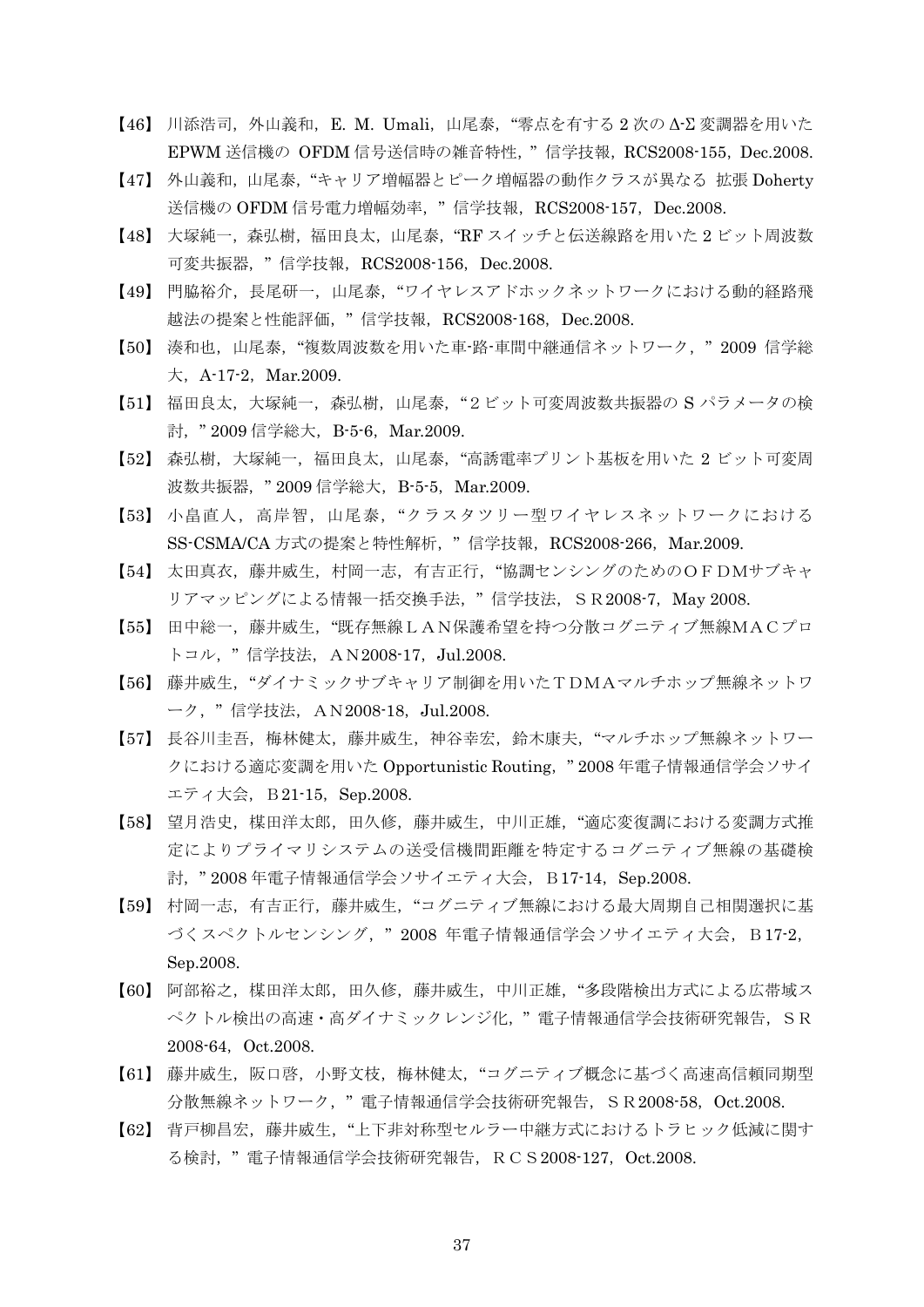- 【63】 太田真衣,藤井威生,村岡一志,有吉正行,"協調センシング情報一括収集手法における 多数端末を考慮した特性評価," 電子情報通信学会技術研究報告,SR2008-68,Oct.2008.
- 【64】 C. Sertthin, T. Fujii and M. Nakagawa, "Multiband RF fingerprint based location system," 信学技報 CS2008-84, Mar.2009.
- 【65】 藤井威生, "コグニティブ概念に基づく同期型無線分散ネットワーク向け MAC プロトコル の検討," 信学技報 SR2008-108, Mar.2009.
- 【66】 望月浩史, 田久修, 楳田洋太郎, 藤井威生, 中川正雄, "変調方式検出に基づく送信電力制 御により許容送信電力を拡大するコグニティブ無線の基礎検討," 信学技報 SR2008-102, Mar.2009.
- 【67】 稲毛契, 藤井威生, 村岡一志, 有吉正行, "プライマリ通信容量保持率に基づくコグニティ ブ無線周波数共用の一検討,電子情報通信学会総合大会, B-17-20, Mar.2009.
- 【68】 太田真衣, 藤井威生, 村岡一志, 有吉正行,"プライマリシステムと同一周波数帯を用いる 協調センシング情報一括収集法の特性評価," 電子情報通信学会総合大会, B-17-19, Mar.2009.
- 【69】 D. Kim, T. Fujii and K. Lee, "A Resource Allocation Method for SVC Transmission using Multi-Level Modulation over Wireless Channel," 電子情報通信学会総合大会, B-5-100, Mar.2009.
- 【70】 岡本勇司, 藤井威生, "中継局を備えたセルラー通信におけるセル端に位置する端末のス ループット向上に関する一検討," 電子情報通信学会総合大会, B-5-83, Mar.2009.
- 【71】 角田真隆, 藤井威生, "ITS の路車間通信システムと車車間通信システムにおける OFDMA による周波数共用に関する一検討," 電子情報通信学会総合大会,A17-3, Mar.2009.
- 【72】 杉本成正, 田久修, 楳田洋太郎, 藤井威生, 中川正雄, "CDMA 無線通信システムにおける 平均電力の分散を用いた変調方式識別法," 電子情報通信学会総合大会,B17-17, Mar.2009.
- 【73】 古市雅洋, 田久修, 楳田洋太郎, 藤井威生, 中川正雄, "MIMO コグニティブ無線通信にお ける画像認識による並列送信数識別の検討,"電子情報通信学会総合大会,B17-18, Mar.2009.
- 【74】 高野大夢, 楳田洋太郎, 田久修, 藤井威生, 中川正雄, "スイッチドキャパシタ回路を用い たスペクトル検出用高速フーリエ変換器の検討,"電子情報通信学会総合大会,A-1-27, Mar.2009.
- 【75】 松葉久嗣,金順暎,今田美幸,川喜田佑介,坂本仁明,市川晴久,"推論による携帯電話 のためのプレゼンス自動生成手法, "電子情報通信学会総合大会, B-7-26, Mar.2009.
- 【76】 山根寛,今田美幸,金順暎,川喜田佑介,坂本仁明,市川晴久,"受信サイド適合型プレ ゼンス提示手法とその実装,"電子情報通信学会総合大会,B-7-111,Mar.2009.
- 【77】 駒野雄一,太田和夫,三宅秀享,新保淳,"PIN を用いるアルゴリズム的耐タンパ認証装 置の再考 (その2), "電子情報通信学会, May 2008.
- 【78】川合豊,太田和夫,"複数の計算量仮定を組み込んだメタ帰着技法による安全性解析 ~ ElGamal 暗号の場合 ~, "電子情報通信学会, 47-54, Sep.2008.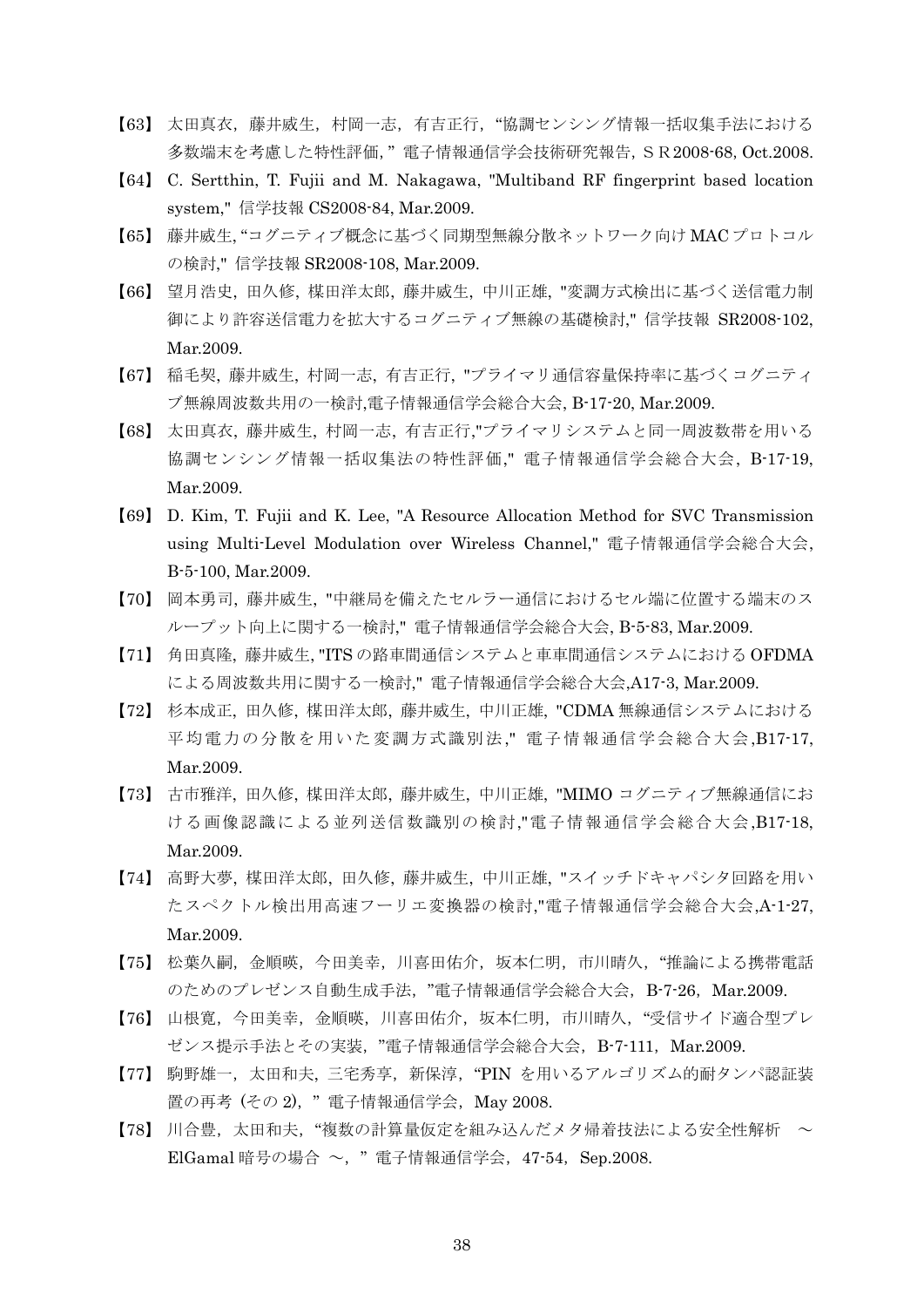- 【79】 駒野雄一,太田和夫,三宅秀亭,新保淳,"証明可能安全なアルゴリズム的対タンパ認証 装置, " CSS 2008, Oct.2008.
- 【80】 花谷嘉一,米山一樹,角野陽輔,太田和夫,"安全性証明ツール CryptoVerif の証明能力 に関する一考察, "CSS 2008, Oct.2008.
- 【81】 川合豊,米山一樹,太田和夫,"グループ管理者に対する匿名性を考慮した Secret Handshake, " CSS 2008, 635-640, Oct.2008.
- 【82】 牛田芽生恵,川合豊,米山一樹, 太田和夫, 國廣昇,"委託可能検証者指定署名の再考," CSS 2008, 767-772, Oct.2008.
- 【83】 内藤祐介,太田和夫, "eTCR 性と TCR 性の間の定義の考察, " CSS 2008, Oct.2008.
- 【84】 駒野雄一,太田和夫, 三宅秀享,新保淳,"PIN を用いるアルゴリズム的耐タンパ認証装 置の安全性について," 電子情報通信学会,2008.
- 【85】 佐々木悠, 王磊, 太田和夫, 青木和麻呂, 國廣昇, "MD4 を用いたチャレンジ&レスポン ス認証に対する現実的な攻撃," 電子情報通信学会,2008.
- 【86】 Y. Li, M. Zhu, W. Lei, K. Ohta and K. Sakiyama,"Visual Secret Sharing Schemes for Multiple Secret Images Allowing the 90-degree Rotation of Shares," 2009 年暗号と情 報セキュリティシンポジウム概要集,28,Jan.2009.
- 【87】 L. Wang, Y. Sasaki, K. Ohta and K. Sakiyama,"A faster attack on MD5-based challenge and response protocols," 2009 年暗号と情報セキュリティシンポジウム概要 集,95,Jan.2009.
- 【88】 八木達哉,崎山一男,太田和夫,"高周波クロックによる RSL 技術を用いた AES へのフ ォールト攻撃実験," 2009年暗号と情報セキュリティシンポジウム概要集,130,Jan.2009.
- 【89】 泉雅巳,崎山一男,太田和夫,"フォールト混入時における RSL 技術による暗号回路モデ ルを用いた安全性解析," 2009 年暗号と情報セキュリティシンポジウム概要集,131, Jan.2009.
- 【90】 北原恵介, 坂井祐介, 太田和夫,"より効率的な秘匿情報検索," 2009 年暗号と情報セキュ リティシンポジウム概要集,73,Jan.2009.
- 【91】 内藤祐介, 太田和夫, 王磊, 米山一樹,"Merkle-Damgard 構造の強識別不可能性 (Indifferentiability)の再考," 2009年暗号と情報セキュリティシンポジウム概要集,162, Jan.2009.
- 【92】 丹野翔太郎, 米山一樹, 太田和夫,"Authentication Condition Hiding を満たす複数グル ープ用 Secret Handshake の提案," 2009 年暗号と情報セキュリティシンポジウム概要集, 146, Jan.2009.
- 【93】 坂井祐介, バグスサントソ, 奥秋清次, 太田和夫,"ブルームフィルタの設計論とその APOP パスワード復元攻撃検知への応用, "2009年暗号と情報セキュリティシンポジウ ム概要集, 292, Jan.2009.
- 【94】 奥秋清次, 坂井祐介, 太田和夫, 國廣昇,"APOP 攻撃検知法の提案とシミュレーションに よる検証:目には目を,歯には歯を," 2009 年暗号と情報セキュリティシンポジム概要集, 212, Jan.2009.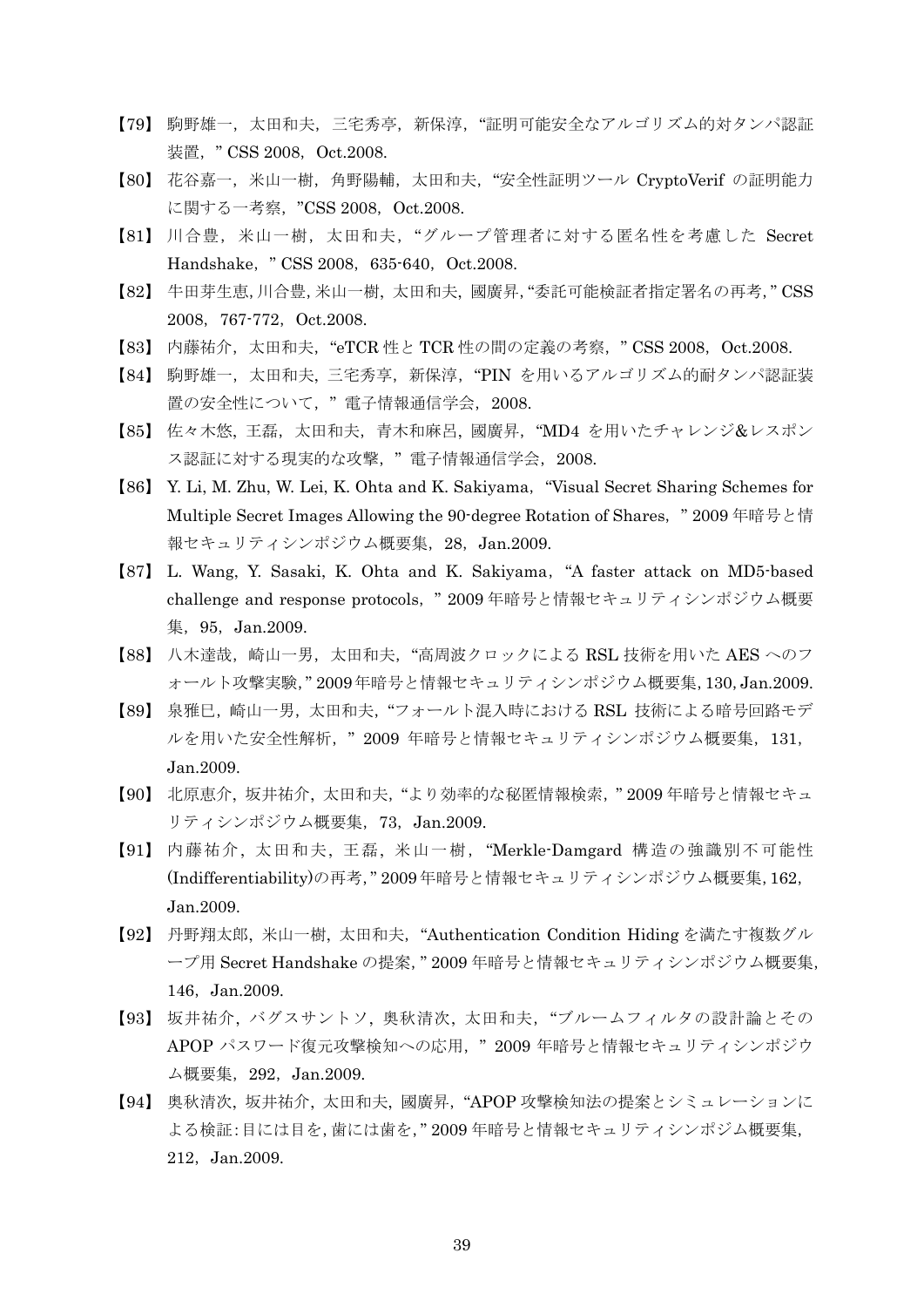- 【95】 川合豊,太田和夫,"計算量仮定を考慮した一般的なメタ帰着の構成," 2009 年暗号と情 報セキュリティシンポジウム概要集, 208, Jan.2009.
- 【96】 T. Hanawa, N. Kunihiro and K. Ohta,"Improvement of a Lattice Based Cryptosystem Using Polynomial Ring, "2009年暗号と情報セキュリティシンポジウム概要集, 334, Jan.2009.
- 【97】 花谷嘉一, 太田和夫, 米山一樹, 角野陽輔,"CryptoVerif を用いた FDH 署名の緊密な安全 性証明の検討, "2009年暗号と情報セキュリティシンポジウム概要集, 343, Jan.2009.
- 【98】 角野陽輔, 花谷嘉一, 米山一樹, 太田和夫,"安全性検証ツール CryptoVerif の改良:異常 終了に対する一対策, "342, Jan.2009.
- 【99】 牛田芽生恵, 川合豊, 米山一樹, 太田和夫,"委託可能検証者指定署名の改良," 2009 年暗 号と情報セキュリティシンポジウム概要集, 307, Jan.2009.
- 【100】 駒野雄一,太田和夫,三宅秀享,新保淳,"証明可能安全なアルゴリズム的耐タンパ認証 装置 (その 2), "2009 年暗号と情報セキュリティシンポジウム概要集, 145, Jan.2009.
- 【101】 服部充洋,伊藤隆,松田規,米田健,太田和夫,"Public-key Encryption with Fuzzy Keyword Search," 2009 年暗号と情報セキュリティシンポジウム概要集,202,Jan.2009.
- 【102】 川上雅士, 上芳夫, 肖鳳超, 村野公俊,"複素量による磁界測定,"電子情報通信学会技術 研究報告, EMCJ2008-92, pp. 37-42, Dec.2008.
- 【103】 上芳夫, 肖鳳超, 村野公俊,"電力配線網における EMC 問題を考えるための伝送線路論 的手法, "電子情報通信学会技術研究報告, EMCJ2008-107, pp. 29-34, Jan.2009.
- 【104】 村野公俊, タヤラニマジド, 肖鳳超, 上芳夫,"RF パルス回転電磁界を用いた感受性測 定," 電子情報通信学会総合大会,B-4-38,Mar.2009.
- 【105】 川上雅士, 肖鳳超, 村野公俊, 上芳夫,"複素電磁界測定用 6 ポート回路網について," 電 子情報通信学会総合大会,B-4-44,Mar.2009.
- 【106】 高橋敏行,菱山光正,松本 泰,上芳夫,"携帯電話及びデータ通信カードの内部雑音特 性,"電子情報通信学会総合大会,B-4-54,Mar.2009.
- 【107】 青木治,小松章夫,菱山光正,上芳夫,"電波雑音の地域区分特性,"電子情報通信学会 総合大会,B-4-73,Mar.2009.
- 【108】 小野聡明,小松章夫,菱山光正,上芳夫,"電波雑音の地域特性測定のための測定システ ム,"電子情報通信学会総合大会,B-4-74,Mar.2009.
- 【109】 内野政治,菱山光正,篠塚隆,上芳夫,"多チャネル APD 機能内蔵型電波雑音測定装置," 電子情報通信学会総合大会,B-4-75,Mar.2009.
- 【110】 高部政志,菱山光正,松本泰,上芳夫,"無線 LAN 機器及び地上デジタル受信機の内部 雑音特性,"電子情報通信学会総合大会,B-4-76,Mar.2009.
- 【111】 中村聖平, 諏訪啓, 若山俊夫, 桐本哲郎, "CCD 性能評価実験その 2, "電子情報通信学 会ソサイエティ大会, B-2-23, Sep.2008.
- 【112】 中尾崇紀,鈴木健二,"UPnP に基づく情報家電用電源コンセントモジュールの設計," 電 子情報通信学会, B-7-103, Mar.2009.
- 【113】 大島勝志,渡辺博文,鈴木健二,"個人プロファイルを使用したコンテンツマネージメン ト方式, "電子情報通信学会, B-19-7, Mar.2009.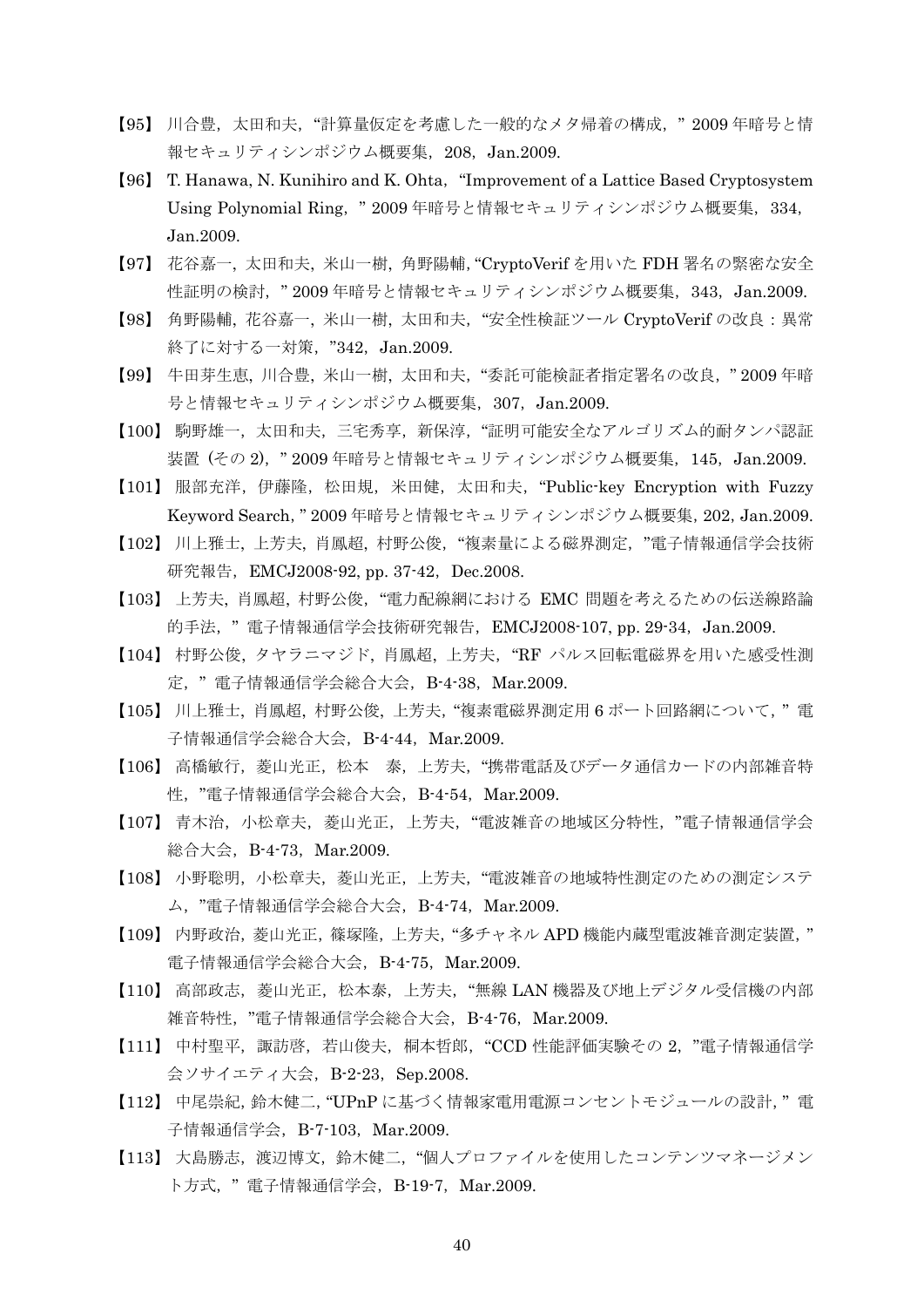- 【114】 吉田圭吾, 鈴木健二, "NFC による携帯電話の電源状態判定システムの設計, "電子情 報通信学会総合大会,B-19-6,Mar.2009.
- 【115】 芳賀聡,鈴木健二,"携帯電話機用メモとアノテーション," 電子情報通信学会総合大会, B-19-4, Mar.2009.
- 【116】 清水章太郎,鮫島圭,鈴木健二,"携帯電話向けチャットサーバの設計," 電子情報通信 学会総合大会, B-15-4, Mar.2009.
- 【117】 鮫島圭,清水章太郎,鈴木健二,"携帯電話向け写真チャットシステムの提案," 電子情 報通信学会総合大会,B-15-3,Mar.2009.
- 【118】 白石哲也,鈴木健二,"Web 電話帳を利用した携帯電話通信における発信者名通知法の提 案と設計, "電子情報通信学会総合大会, B-6-30, Mar.2009.
- 【119】 浦川順平,鈴木信雄,鈴木健二,"情報漏洩を防ぐ Web メールフィルタリング手法の提 案と設計, "情報処理学会全国大会, 5E-1, 3-331~332, Mar.2009.
- 【120】 高原誠,鈴木健二,田上敦士,阿野茂浩,"低遅延P2P情報配信プラットフォームの一 考察, "情報処理学会全国大会, 1E-6, 3-37~38, Mar.2009.
- 【121】 待井規豊, 安藤芳晃, 早川正士,"3次元FDTD法によるELF/VLF帯大地-電離層導波管伝 搬の解析," 電気学会 基礎・材料・共通部門大会,B-1,Aug.2008.
- 【122】 村越聡衣, 安藤芳晃, 早川正士,"CIP 法による TF/SF 境界を用いた 2 次元散乱問題の解 法," 電子情報通信学会 ソサイエティ大会, C-1-21,Sep.2008.
- 【123】 待井規豊, 安藤芳晃, 早川正士,"3次元FDTD法によるELF/VLF帯大地-電離層導波管伝 搬の解析," 電磁界理論研究会, EMT-08-118,Nov.2008.
- 【124】 村越聡衣, 安藤芳晃, 早川正士,"CIP 法による TF/SF 境界を用いた多次元散乱問題の解 法," 電磁界理論研究会, EMT-08-137,Nov.2008.
- 【125】 菊地正隆,田中久陽,"省電力センサネットワークにおけるコリジョン回避型ブロード キャスト手法の提案(A Collision Avoiding Broadcasting Method in Power-Saved Wireless Sensor Networks),"電子情報通信学会 アドホックネットワーク研究会(AN), pp.13-18, May 2008.
- 【126】 田中久陽,近藤悠太,"アドホックネットワークから見た生物のプリミティブな環境適 応能力 --最近の研究動向--," 電子情報通信学会 アドホックネットワーク研究会(AN), pp.65-67, May 2008.
- [127] K. Yonekura, H. Tanaka and K. Shinohara, "Improvement and Experimental Verification for Flooding Time Synchronization Protocol (FTSP)," 電子情報通信学会 アドホックネットワーク研究会(AN), pp. 49-52, May 2008.
- 【128】 Y. Kondo and H. Tanaka, "Primitive Intelligence in the True Slime Mold before Sporulation,"日本ソフトウェア科学会 JWEIN08, pp. 47-48, Aug.2008.
- 【129】 手塚清豪,田中久陽,"東南アジアホタルの集団同期明滅における完全同期と進行波パ ターンのネットワークモデル,"日本ソフトウェア科学会 JWEIN08,pp.45-46,Aug.2008.
- 【130】 菊地正隆,田中久陽,"間欠的に動作するユビキタス・センサデバイスのためのネット ワークブロードキャスト手法の研究動向と新手法の提案,"日本ソフトウェア科学会 JWEIN08, pp.138-143, Aug.2008.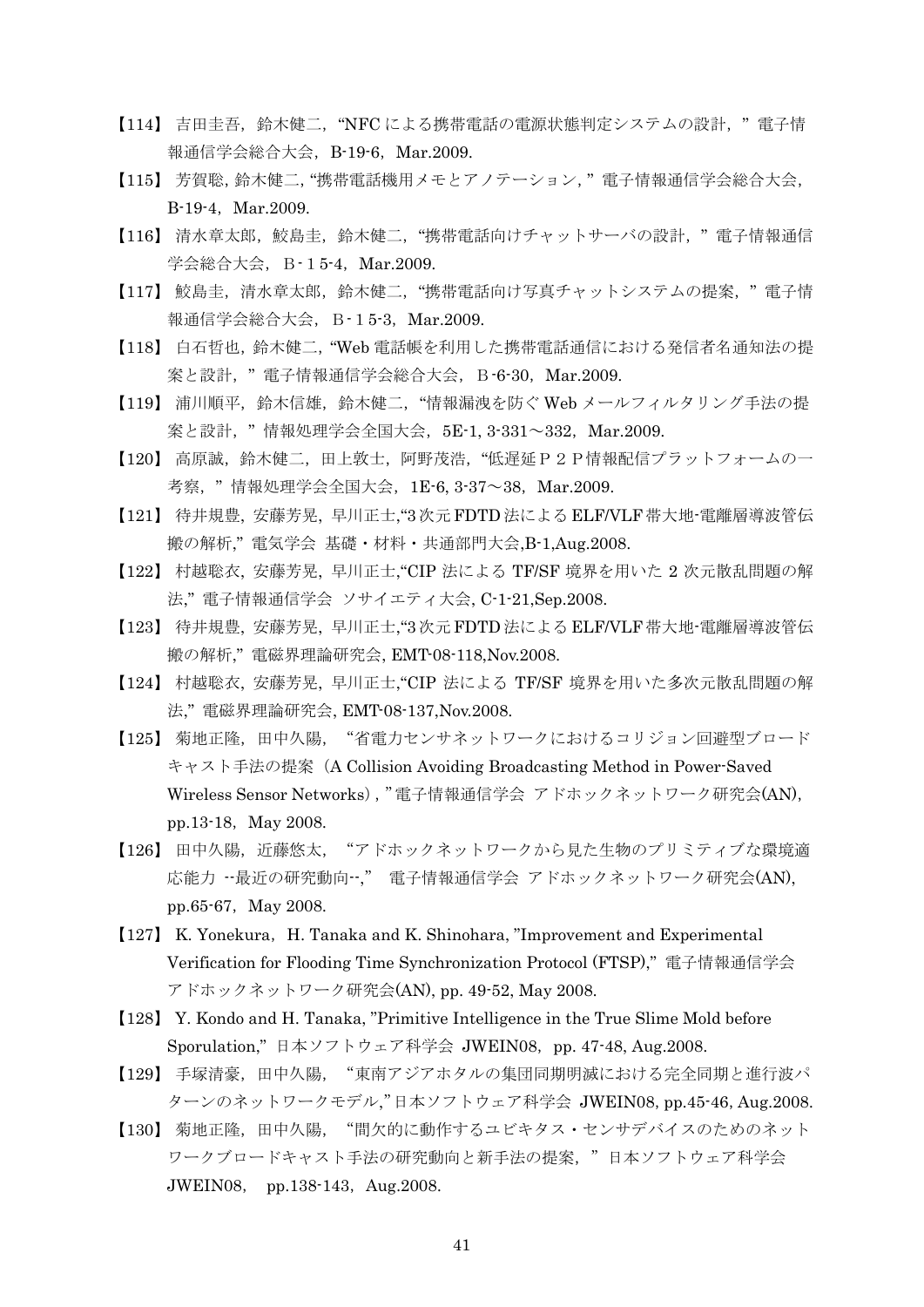- 【131】 菊地淳弘,宮崎紀子,田中久陽,"現実的な振動子ネットワークの解析に向けた位相応 答曲線の推定手法の提案,"日本ソフトウェア科学会 ネットワークが創発する知能研究  $\triangleq$  JWEIN08, pp. 8-13, Aug.2008.
- 【132】 近藤悠太,田中久陽,"真性粘菌の子実体形成前におけるネットワークダイナミクスに ついての実験検証, "電子情報通信学会2008ソサイエティ大会, p. 33, Sep.2008.
- 【133】 篠原健太,田中久陽,"車車間通信における「モードロック状態」を解消するタイミン グ同期手法, "電子情報通信学会2008ソサイエティ大会, p. 359, Sep.2008.
- 【134】 手塚清豪,田中久陽,"実験データに忠実なホタルの集団明滅モデル,"電子情報通信 学会2008ソサイエティ大会, p. 35, Sep.2008.
- 【135】 明石和陽,篠原健太,田中久陽,"車車間通信における車群融合時を想定した時刻同期 手法の性能解析, "電子情報通信学会2008ソサイエティ大会, p. 360, Sep.2008.
- 【136】 菊地淳弘,宮崎紀子,田中久陽,"ノイズ耐性のある位相応答曲線推定手法の提案," 電子情報通信学会ソサイエティ大会, p. 38, Sep.2008.
- 【137】 菊地正隆,田中久陽,"省電力ユビキタス・センサネットワークにおける衝突回避型ブ ロードキャスト手法の提案, " 電子情報通信学会ソサイエティ大会, p.362,Sep.2008.
- 【138】 米倉一堂,田中久陽,篠原健太,"実環境を想定したセンサネットワークにおける時刻 同期手法FTSPの実験検証と改良手法,"電子情報通信学会2008ソサイエティ大会, p. 361, Sep.2008.
- 【139】 木村崇之,菊地正隆,田中久陽,"省電力ユビキタス・センサネットワークにおける衝 突回避型フラッディング手法の検討(A Collision Avoiding Flooding Method in Power-Saved Ubiquitous Sensor Networks),"電子情報通信学会 アドホックネットワ ーク研究会(AN), pp. 29-34, Mar.2009.
- 【140】 須賀勇介,太田謙一,和田光司,"分布定数タップ結合型チューナブル共振器を用いた広帯 域コプレーナ線路 BPF に関する実験的検討," 電子情報通信学会,MW2008-2,7-12, Apr. 2008.
- 【141】 佐藤亮,島方幸広,村田龍司,大島心平,和田光司,"分布定数タップ結合型共振器を用いた有 極型積層広帯域 BPF に関する基礎検討," 電子情報通信学会 MW2008-1,1-6,Apr. 2008.
- 【142】 久保芳之,和田光司,"タップ結合型マイクロストリップ線路共振器を用いた有極型バラン スフィルタに関する実験的検討, "エレクトロニクス実装学会, May 2008.
- 【143】 宮村雅俊,村田正樹,元山洋人,和田光司,"広帯域特性を有するデュアルバンドストリ ップ線路バランに関する基礎検討, "電子情報通信学会ソサイエティ大会, C-2-53, Sep.2008.
- 【144】 村田正樹,元山洋人,木村広伸,水谷靖彦,平井隆己,和田光司,"整合補償回路付き広 帯域マイクロストリップ線路バランに関する実験的検討," 電子情報通信学会ソサイエテ  $\prec$  大会, C-2-53, Sep.2008.
- 【145】 高岡宏知,牛江正彦,和田光司,"有極特性を有する広帯域積層デュアルバンドフィルタ に関する検討, "電子情報通信学会ソサイエティ大会, C-2-67, Sep.2008.
- 【146】 谷井宏成,和田光司,"結合線路を用いたマイクロストリップ線路広帯域デュアルバンド フィルタに関する基礎検討, "電子情報通信学会ソサイエティ大会, C-2-69, Sep.2008.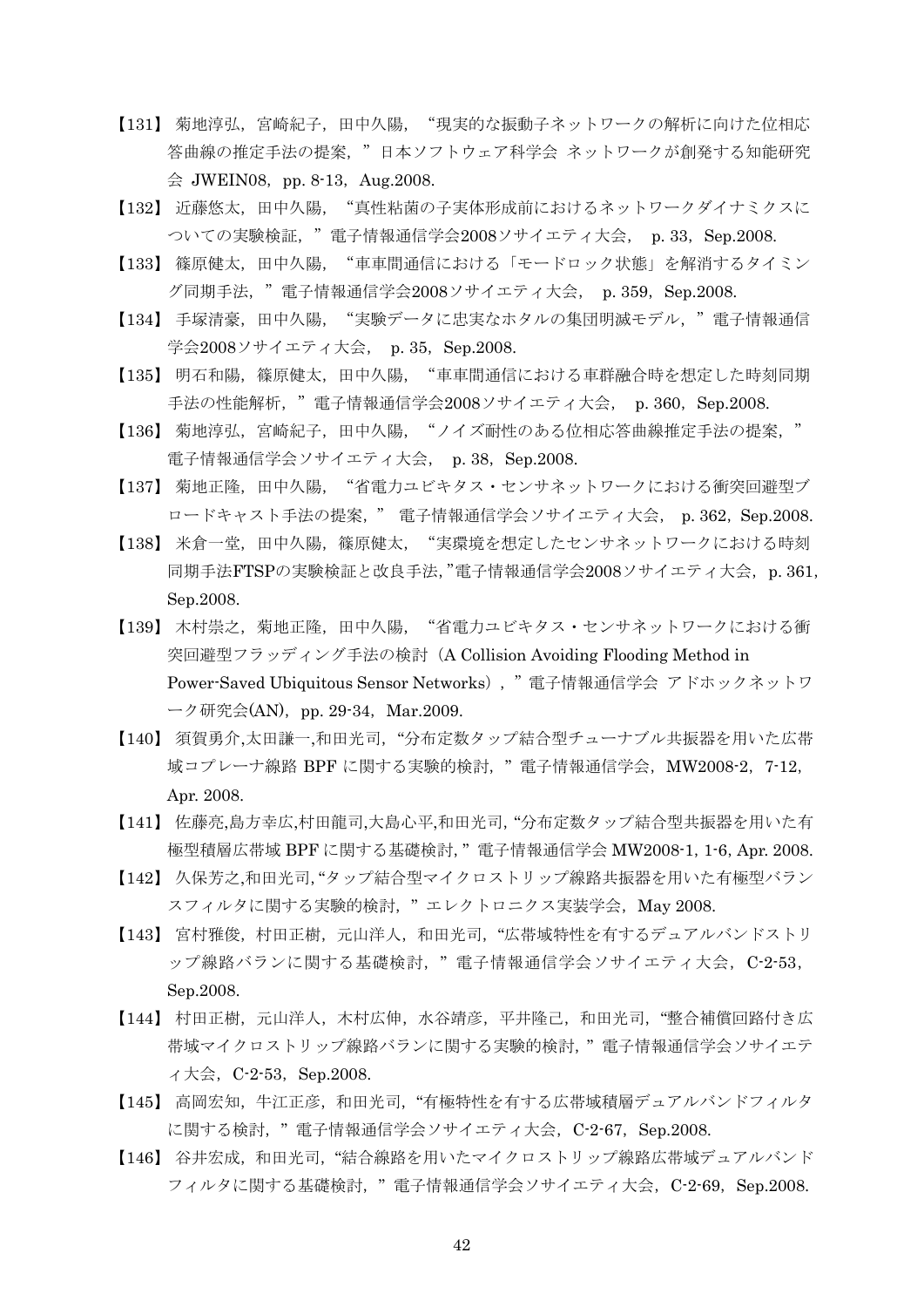- 【147】 大島心平,和田光司,村田龍司,島方幸弘,"LTCC 基板に内蔵可能な広帯域デュアルバ ンドフィルタ,"電子情報通信学会ソサイエティ大会, C-2-70,Sep.2008.
- 【148】 許秉忠,和田光司,"キャパシタ装荷コムライン型結合線路を用いた広帯域通過特性を有 するデュアルバンドフィルタに関する検討," 電子情報通信学会ソサイエティ大会, C-2-71, Sep.2008.
- 【149】 島方幸広,清水康隆,村田龍司,大島心平,和田光司,"減衰極の制御機能付き結合線路 を用いた BPF と LPF を組み合わせたマイクロストリップ線路ダイプレクサに関する検 討, "電子情報通信学会ソサイエティ大会, C-2-72, Sep.2008.
- 【150】 清水康隆,村田龍司,大島心平,島方幸広,和田光司,"λ/4 共振器結合型開放端スタブ を用いた有極型広帯域マイクロストリップ線路 BPF, "電子情報通信学会ソサイエティ 大会,  $C-2-78$ , Sep.2008.
- 【151】 佐藤亮,村田龍司,大島心平,島方幸広,和田光司,"分布定数タップ結合型共振器を用 いた積層型広帯域 BPF に関する基礎検討," 電子情報通信学会ソサイエティ大会,C-2-79, Sep.2008.
- 【152】 大島心平,村田龍司,島方幸弘,和田光司,"UWB無線モジュール用LTCC基板内臓フィ ルタ, "エレクトロニクス実装学会, 13-24, Nov.2008.
- 【153】 大島心平,和田光司,村田龍司,島方幸広,"広帯域フィルタ並列接続型積層デュアルバ ンドフィルタに関する一検討, "エレクトロニクス実装学会, Feb.2009.
- 【154】 徐峰寧,大島心平,村田龍司,島方幸広,和田光司,"帯域阻止特性を有するデュアルバ ンド共振器を用いた積層広帯域フィルタに関する一検討," エレクトロニクス実装学会, Feb.2009.
- 【155】 大島心平,和田光司,村田龍司,島方幸弘,"LTCC 技術を用いた小型広帯域フィルタ及 び分波回路に関する検討," 輻射科学研究会,RS08-16,Mar.2009.
- 【156】 清水康隆,村田龍司,大島心平,島方幸弘,和田光司,"λ/4共振器結合型開放スタブを 用いた有極型広帯域BPFと有極型LPFを用いた分波回路に関する検討," 輻射科学研 究会, RS08-17, Mar.2009.

シンポジウム講演

- 【1】 土井渉,鈴木健二,"グループアクティビティの向上を目指す大学内研究室向け SNS の設 計と開発, "情報処理学会, 1541-1548, Jul.2008.
- 【2】 平田千浩,渡辺浩文,大島勝志,鈴木健二,"無線 LAN における最適なアクセスポイント 選択手法, "情報処理学会, 66-72, Jul.2008.

## その他の講演

【1】 T. Fujii and K. Sakaguchi,"Cognitive MIMO Mesh Network for Spectrum Sharing," Tutorial T2B, CrownCom 2008, May 2008.